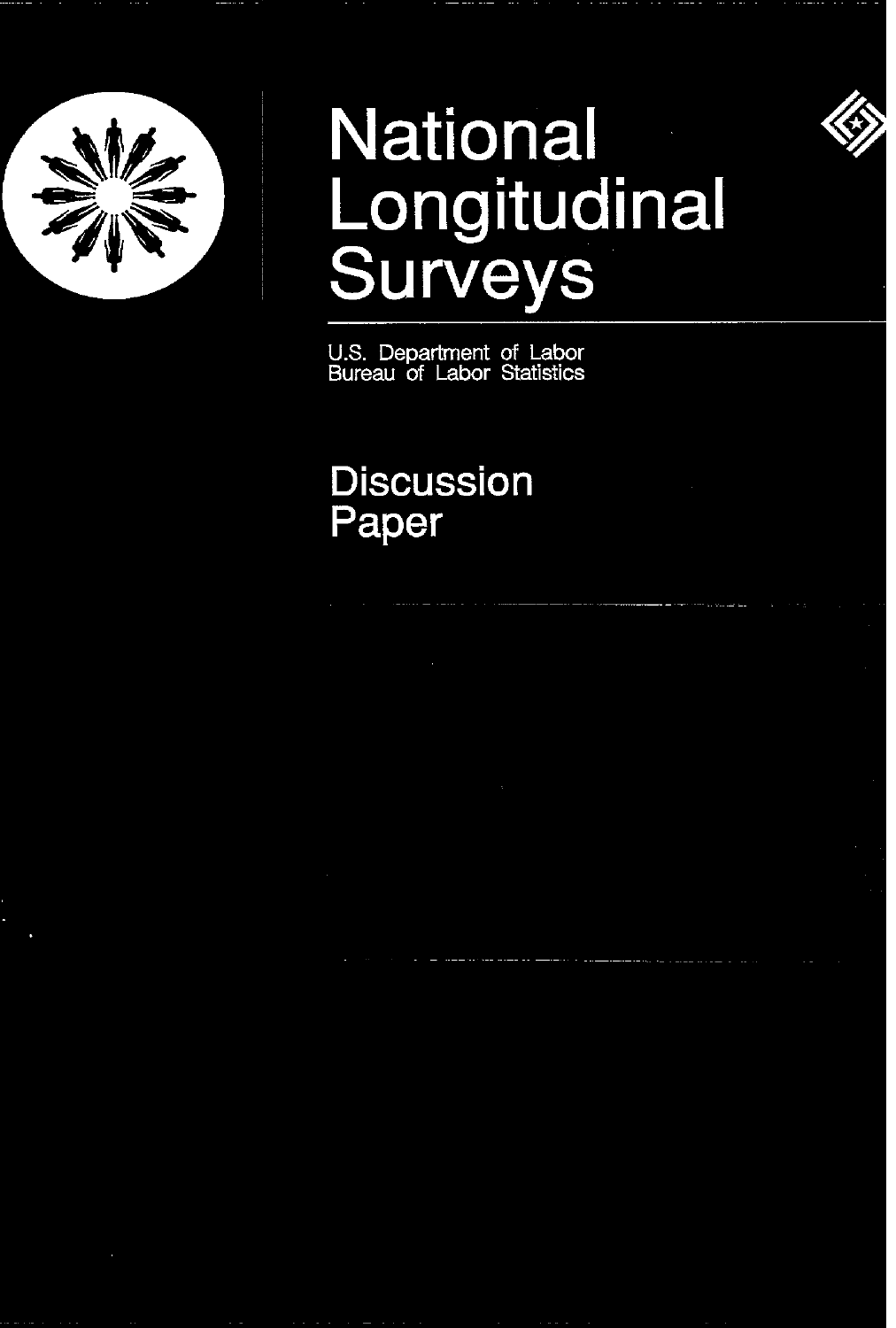The National Longitudinal Surveys (NLS) program supports many studies designed to increase understanding of the labor market and methods of data collection. The Discussion Papers series incorporates some of the research coming out of the program. Many of the papers in this series have been delivered as final reports commissioned as part of an extramural grant program, under which grants are awarded through a competitive process. The series is intended to circulate the findings to interested readers within and outside the Bureau of Labor Statistics.

Persons interested in obtaining a copy of any Discussion Paper, other NLS reports, or general information about the NLS program and surveys should contact the Bureau of Labor Statistics, Office of Economic Research, Washington, DC 20212-0001 (202-606-7405).

Material in this publication is in the public domain and, with appropriate credit, may be reproduced without permission.

Opinions and conclusions expressed in this document are those of the author(s) and do not necessarily represent an official position of the Bureau of Labor Statistics or the U.S. Department of Labor.

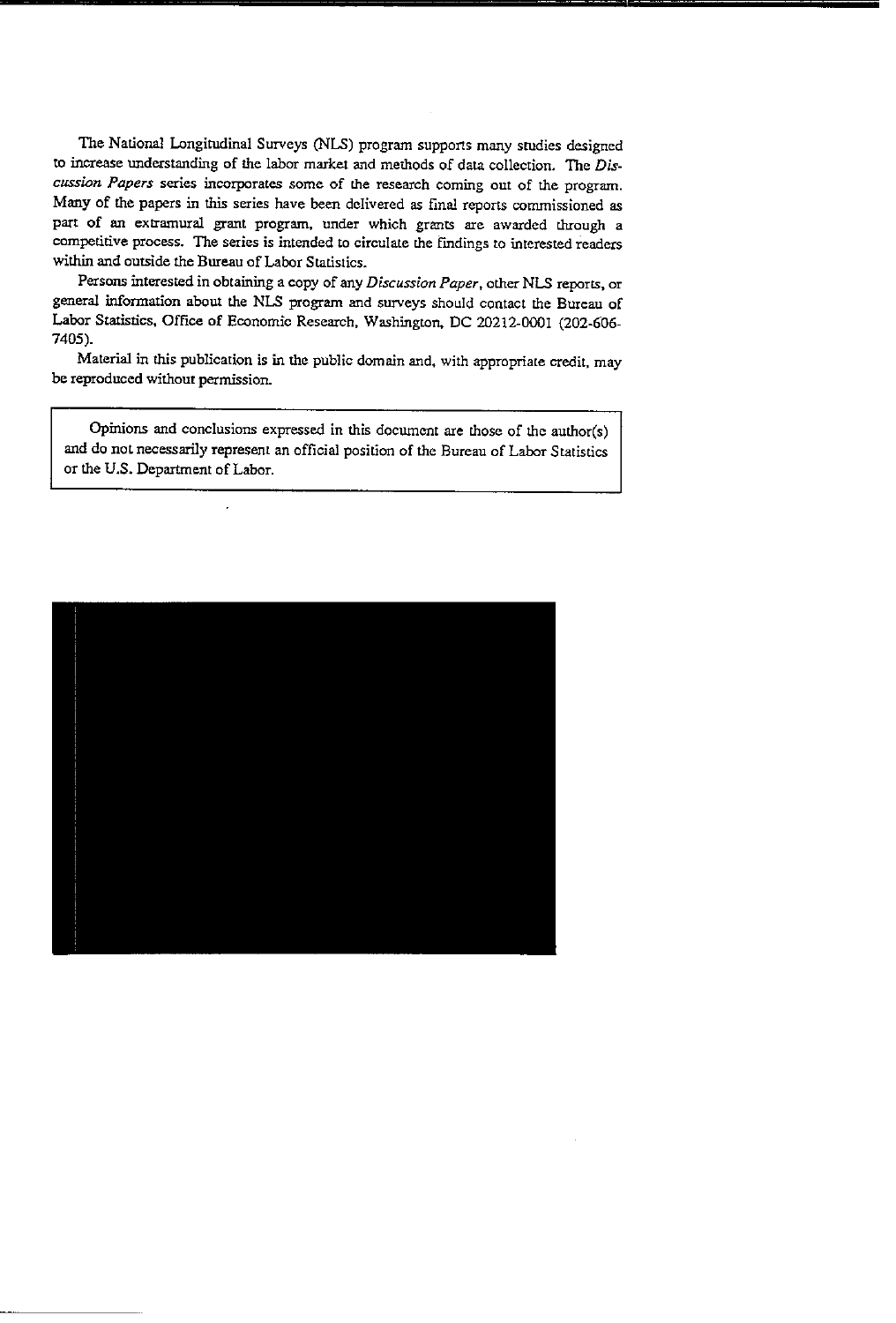## NLS **Discussion** Papers

\*

.

.

**Women's Employment During Pregnancy and Following Birth** 

> Arleen Leibowitz Jacob Alex Klerman Linda Waite

February 1992 Report: NLS 92-11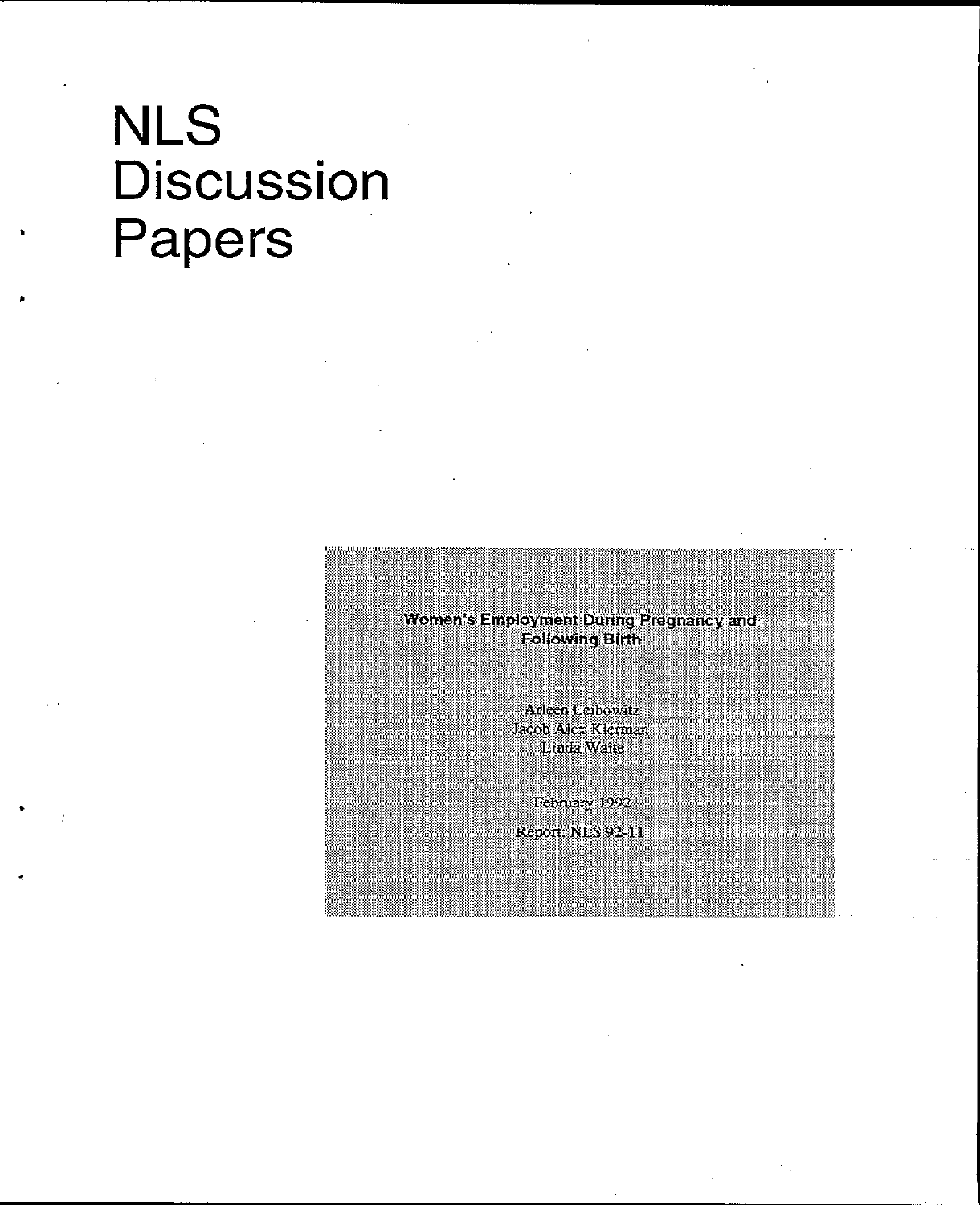## **Women's Employment During<br>Pregnancy and Following Birth**

## Arleen Leibowitz, Jacob A. Klerman, and Linda Waite<br>The Rand Corporation

February 1992

This project was partially funded by grant number J-9-J-7-0091 from the Department of Labor, Bureau of Labor<br>Statistics, and grant number 2-5P50 HD12639-11 from the National Institute of Child Health and Human Development to the Rand Population Center. Opinions stated in this paper do not necessarily represent the official position or policy of the U.S. Department of Labor or NICHD.

 $\frac{1}{2}$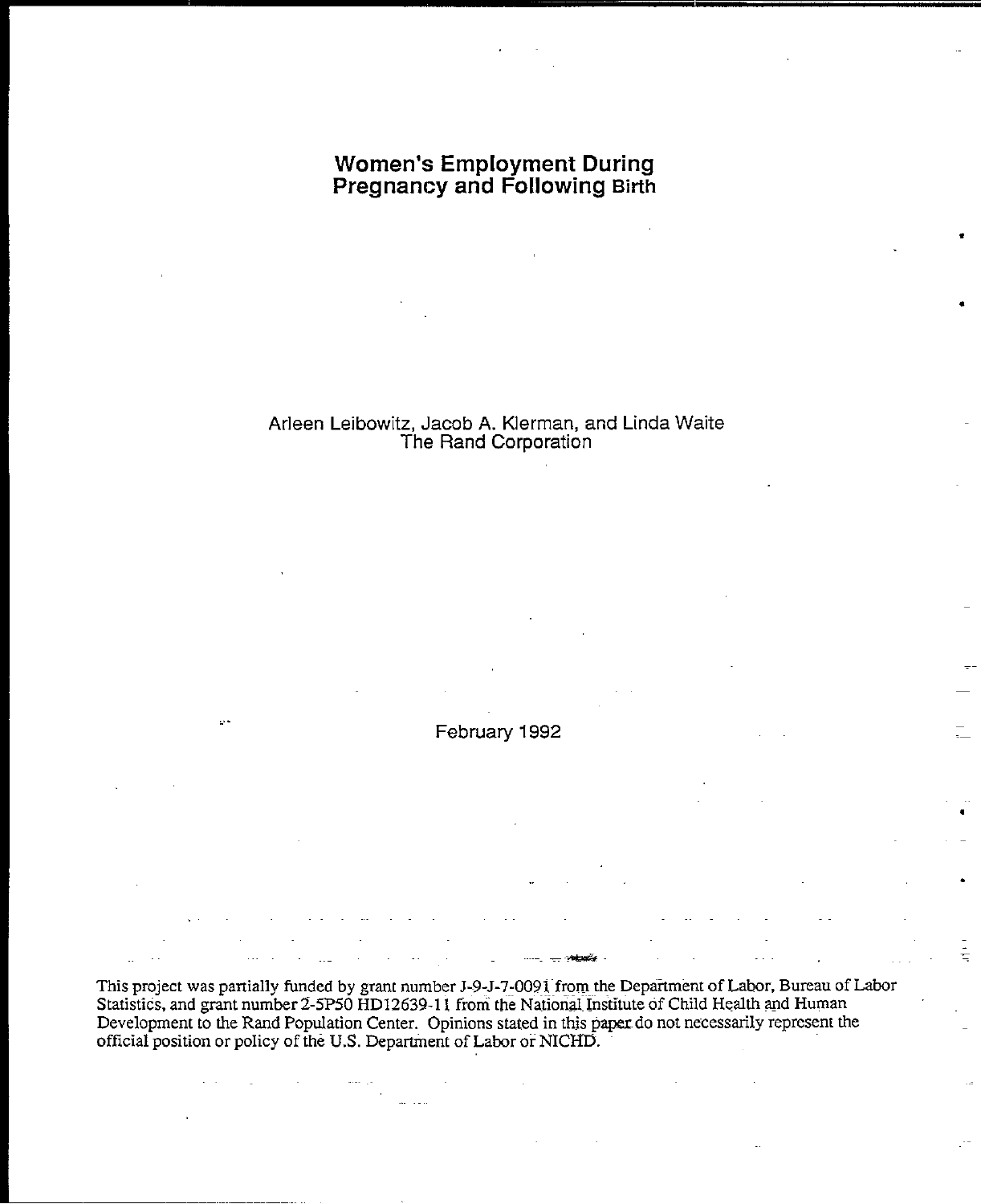### **Women's Employment During** Pregnancy and Following Birth

Arleen Leibowitz Jacob Alex Klerman Linda Waite

Revised: September 1991

The RAND Corporation 1700 Main Street Santa Monica, CA 90406 213-393-0411

This research was partially funded by Grant No. J-9-J-7-0091 from the Department of Labor, Bureau of Labor Statistics, and Grant No. 2-P50 HD12639-11 from the National Institute of Child Health and Human Development to the RAND Population Center. The views expressed here do not necessarily represent the position of the Department of Labor or NICHD.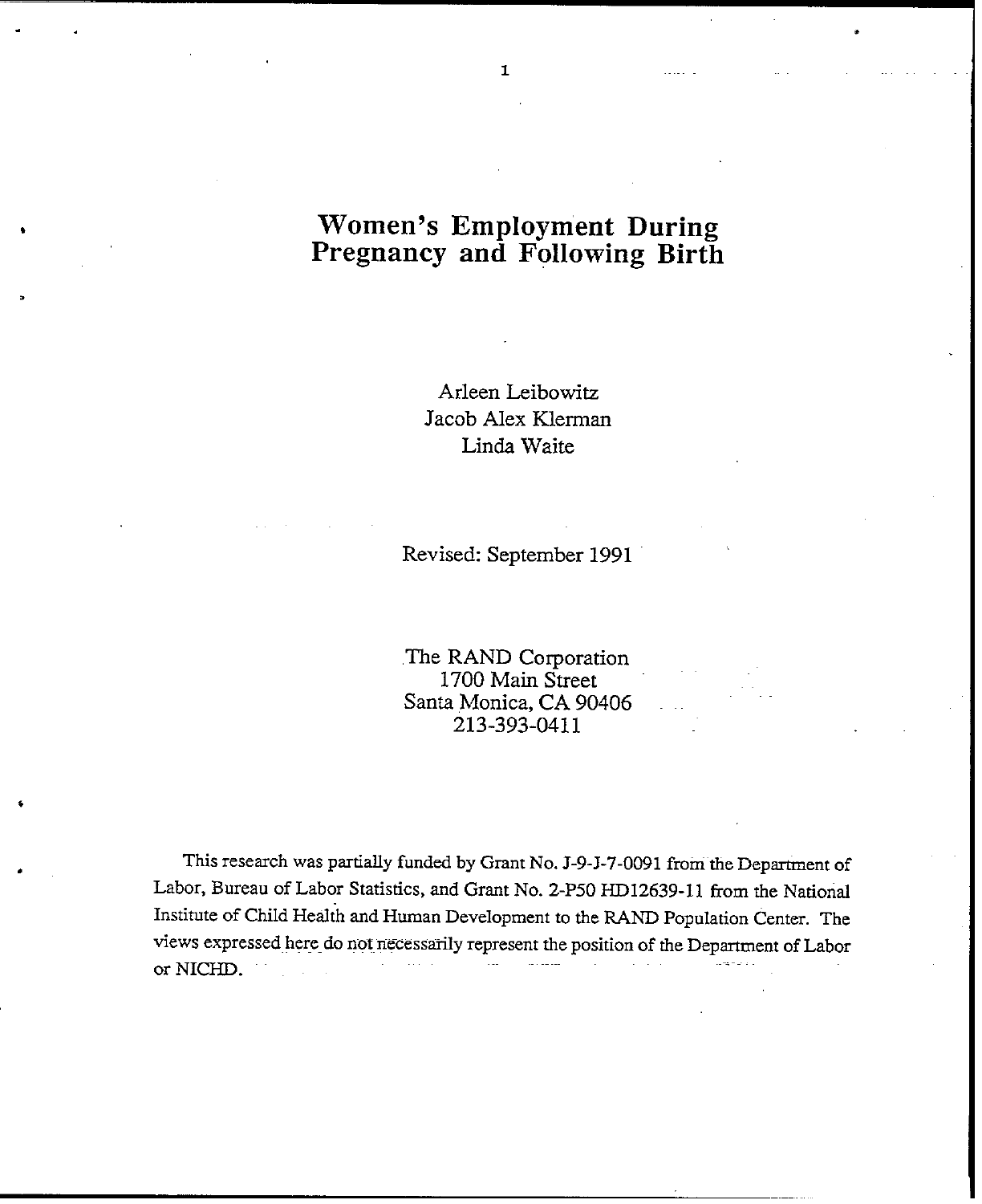#### INTRODUCTION

During the last three decades, the "working mother" has become the norm rather than a rarity. In 1960, fewer than one in five mothers with children under age six (18.6 percent) were in the labor force. By 1987, this percentage had tripled, reaching 57 percent (U.S. Bureau of the Census, 1987, Table 624). Current participation levels for mothers of younger children are even more striking. Fifty-three percent of married mothers with children 1 year old or under are in the Iabor force (U.S. Bureau of the Census, 1987).

.

\*

.

Previous research has consistently found that women with young children are less likely to participate in the labor force than those with only older children (Mincer, 1962; Gronau, 1973; Heckman, 1974). Today labor force activity reaches high levels soon after the birth of a child, and many women interrupt work for only short periods of time. Although half the new mothers have returned to work within a year after giving birth, the factors that affect the timing within that year are not well understood. Similarly, the factors that influence how long women work during their pregnancies have not been fully explored.

The analysis of women's increased work effort during pregnmcy and rapid return to work after childbirth caU for a research strategy using data that can distinguish among work patterns by month of return to work rather than by year. This paper uses panel data from the National Longitudinal Surveys of Youth (NLS-Y) to examine whether perinatal labor supply is positively related to women's real wages. We also expect to find a negative relation between mothers' work efforts and other household income.

This paper is organized into five sections: The first section reviews the previous work on this problem. The second section outlines a conceptual model of employment choice, and the third section describes the data and the empirical methods used. The fourth section presents results. Our conclusions are summarized in the final section.

#### LITERATURE REVIEW

Early Labor Force Participation (LFP) is a good predictor of labor force activity five to ten years after the first birth, *even* controlling for severaf demographic and economic predictors of LFP at the time of the first birth and for subsequent fertility (Mott and Shapiro, 1983). Mott and Shapiro suggest that either women differ in their underlying propensities to work, or fiat work during the time of the first birth indirectly stimulates market work by increasing work experience and hence market wage rates.

Even (1987) explicitly addresses the intrapersonal correlation in labor supply over time in his hazard estimation of data from the 1973 National Survey of Family Growth. He finds

2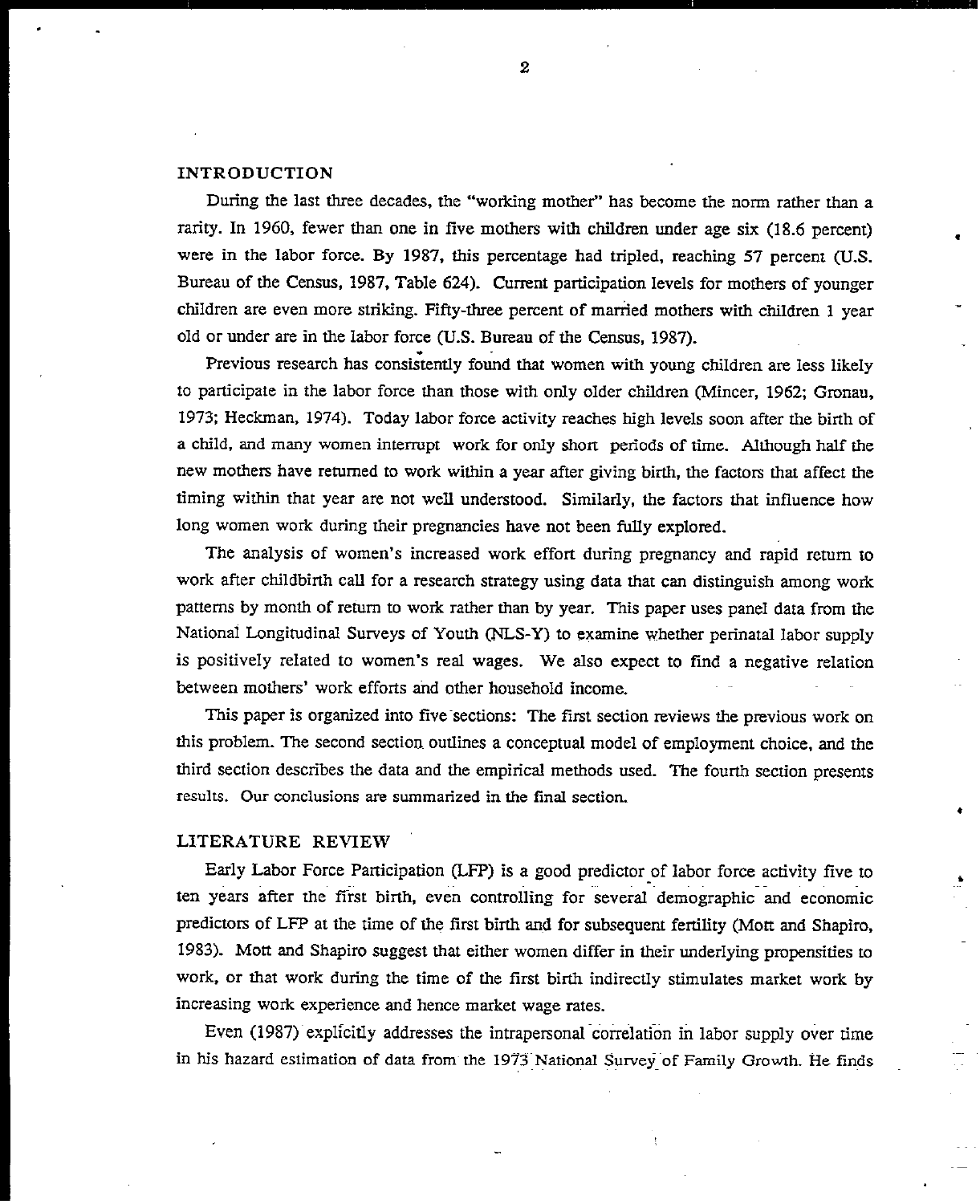that the aggregate probability that a woman reenters the labor force after the birth of a child falls rapidly as the length of the interruption rises. Even attributes this to the combined effects of structural duration dependence, unobserved heterogeneity, and observed characteristics.

The work reported here differs from most of the previous work because it examines continuous measures of labor supply, rather than labor force participation at a point in time before or after the birth. Unlike Even, we fit hazard models to labor supply both during pregnancy and after birth, and begin to address the correlation between the two decisions. In addition, our analyses relate to births occurring between 1979 and" 1985. These data therefore cover tie recent period of very high labor force panicipation immediately before and after birth.

#### BEHAVIORAL MODEL

.

This study investigates the determinants of labor supply behavior near the birth of a first child. We assume that the choice of labor supply during this period--as well as the choices of the number and spacing of children and expenditure (of time and money) on children-maximize a lifetime utility function subject to a lifetime budget constraint. Instantaneous utility is a function of consumption, labor supply, and the point in time relative to the birth of the child.

In general, the solution to the household's problem for Iabor supply near the birth of the first child can be expressed as a function of wages,  $w(t)$ , and the reservation wage,  $r(t)$ . The woman works whenever

 $d(t) = w(t) - r(t) > 0$  or simply  $w(t) > r(t)$ .

This reservation wage is the value of time outside of the labor force. Formally, it is the wage such that if the woman were offered it, she would be indifferent between working and not working. . .....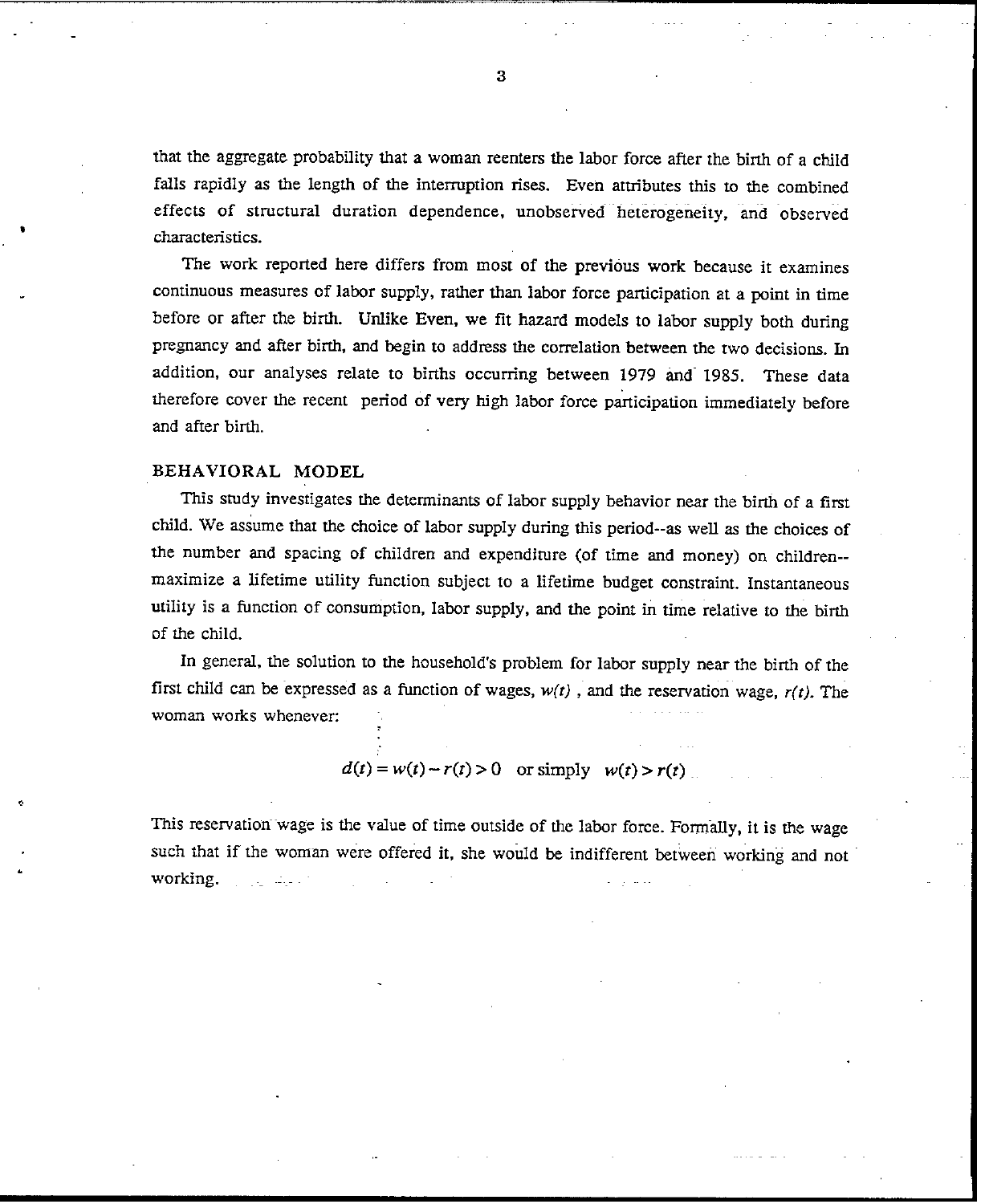

Time in Weeks

Fig. 1-Time Path of Reservation Wage

Since the utility of not working will vary with the point in pregnancy or, later, the age of the child, the reservation wage is a function of the child's age. As delivery nears, changes in the value of time at home generate observed labor supply behavior. Figure 1 presents a stylized illustration of the changes in the values of market and home time from the time of conception, through delivery at  $t_0$  and finally, return to work.

Ŝ.

As pregnancy progresses, a woman's productivity on the job may fall. This decline occurs earlier in jobs that require strenuous physical activity and later in jobs that are less physically demanding (See Desai and Waite, 1991). The substantial physical changes accompanying childbirth also lower market productivity in the immediate postpartum period. We have, nevertheless, drawn the wage as constant because it is illegal for employers to lower a woman's wages because she is pregnant (Pregnancy Discrimination Act of 1978).<sup>1</sup>

<sup>1</sup>This also abstracts from real wage growth due to accumulating experience. Over the short intervals under consideration here, this is unlikely to be a major distortion. At some point, market productivity reaches a minimum and begins to rise again. The relation of the new level after return to work relative to the pre-interruption level is the subject of an ongoing literature (see Mincer and Polachek, 1974; Mincer and Ofek, 1982).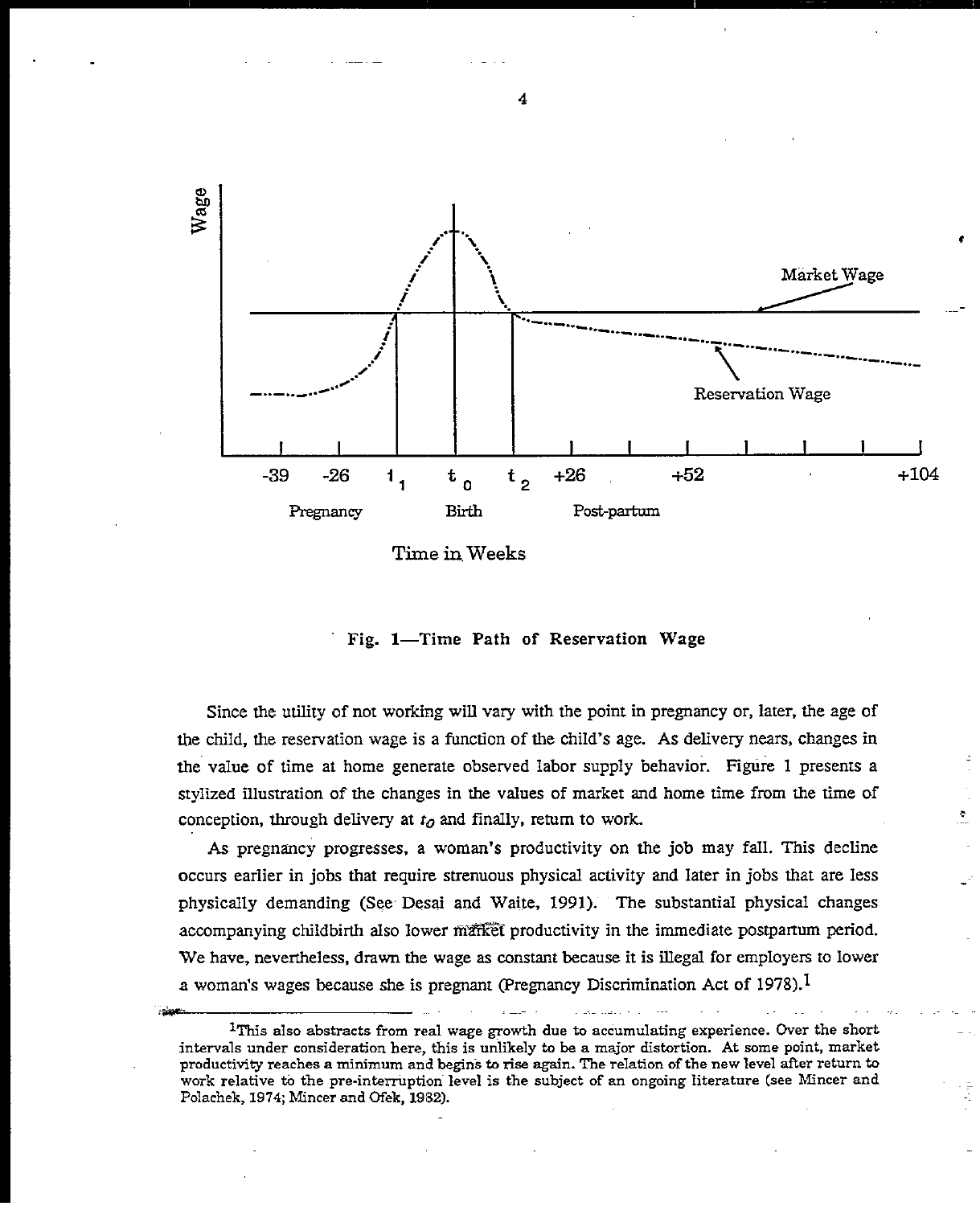The value of time not-working tends *to tise* near birth. During pregnancy, additional home time may be productive in averting a premature birth. After the delivery, the presence of an infant raises the value of the mother's time in the home (Gronau, 1973). Similarly, the belief that the mother's continuous presence during infancy is an important input to child quality can be interpreted as an increase in the subjective productivity of time at home (see Belsky, Lerner and Spanier, 1984)

Finally, the physical strains of pregnancy and delivery are significant. These strains increase the value of the additional rest that absence from the workplace allows. As the child progresses from newborn, to toddler, to preschooler, the marginal productivity of the mother's time in the home falls. Therefore, we illustrate the home productivity as eventually falling below the market wage (at  $t_2$ ), and the woman returns to work.

The empirical work that follows estimates reduced form relations for the determinants of the date of leaving work during pregnancy  $t_1 \leq t_0$  and the determinants of returning to work after delivery  $t_2 \geq t_0$ . In terms of the decision problem outlined above, the woman leaves work during pregnancy when the reservation wage (last) rises above the market wage:

 $t_1 = \max\{\tau: \tau \leq t_0 \text{ s.t. } d(\tau) = w(\tau) - r(\tau) > 0\}$ 

and returns to work after delivery when the reservation wage (first) falls below the market wage:

$$
t_2 = \min\{\tau: t_0 \leq \tau \text{ s.t. } d(\tau) = w(\tau) - r(\tau) < 0\}
$$

Figure 1 relates to the problem for a given woman and emphasizes the crucial role of the market wage. We are interested in isolating the factors that shift the function  $d(t)$ . Previous studies in household production theory, female labor supply, and the medical/development Hiterature suggest a number of variables.

The measures of home productivity include education, marital status, and family income other than tie mother's earnings. We hypothesize that education has a differential effect on home productivity in the pre- and postnatal periods. There is evidence that education increases *a* woman's productivity in child rearing (Leibowitz, 1974). However, there is Iitde reason to believe that education increases home productivity before the birth. Thus, education's positive relationship with labor supply during pregnmcy (through its positive effect on market wages) will be offset after the birth by its positive effect on home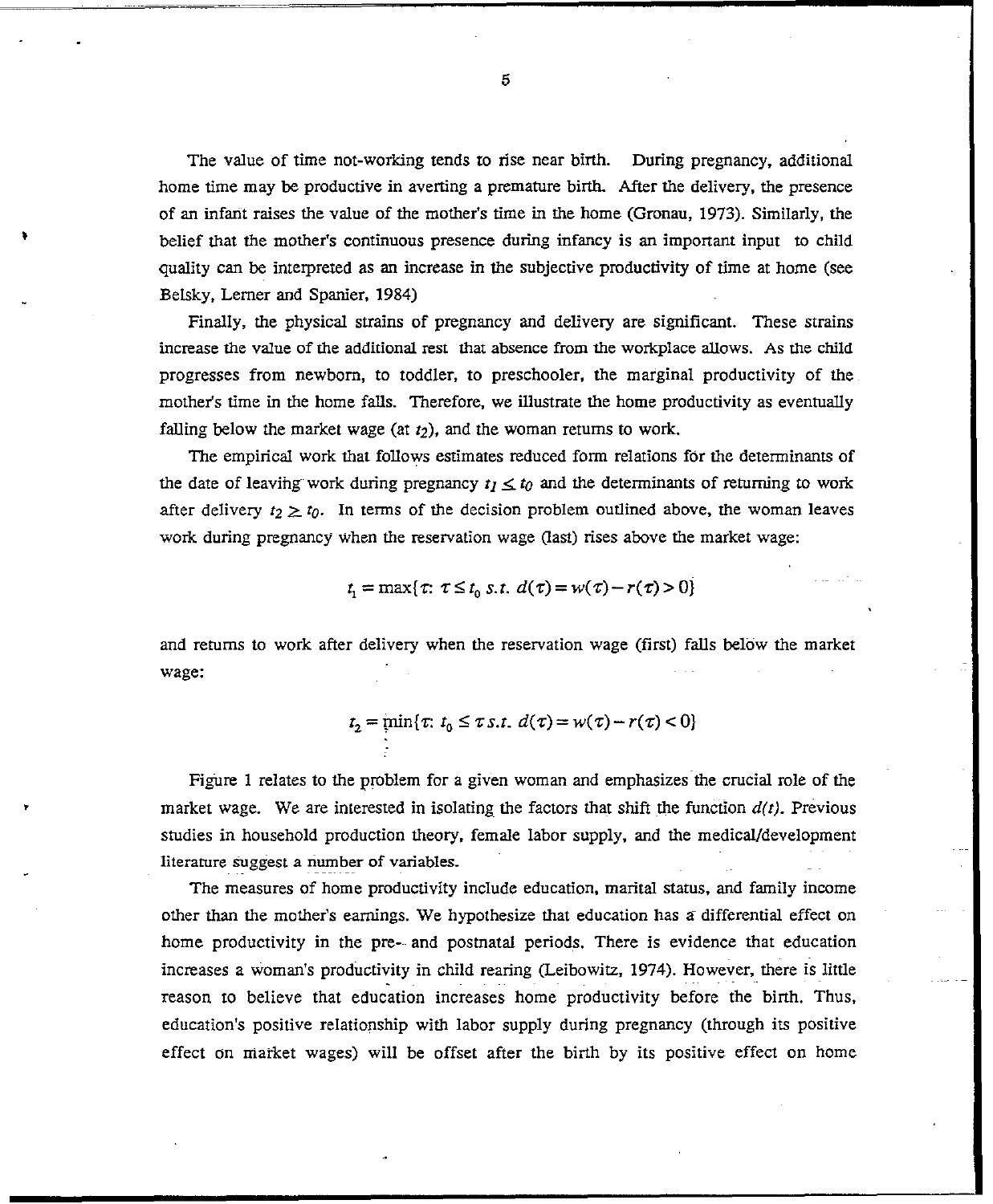productivity. Therefore, we hypothesize that education will be less positively related to labor supply in the postnatal period than it is in the prenatal period.

;

,

Higher family income other than the mother's earnings provides more goods with which a woman can combine her time, and therefore implies a higher value of home time. The effect of income in discouraging women's labor supply has long been noted (Mincer,  $1962$ ; Gronau, 1973). Net of other family income, marriage should have a positive effect on labor supply after the child is born. We have argued in previous work that marriage provides access to additional child care, both from the husband and from other members of his family (Leibowitz, Waite, and Witsberger, 1987). In addition, marriage generally precludes access to AFDC, which provides a source of income apart from a woman's own earnings.

We also include a time trend in the analyses to account for the fact that attitudes about the productivity of women's home time with children and adjustment of labor market institutions may have been changing over the period studied.

Using this model, we wiU examine whether the panel data are consistent with any of the alternative hypotheses regarding early return to work: that it is positively related to women's wages, that it stems from lower other-family-income, or that it is merely related to changes in attitudes over time.

#### DATA

. .

The empirical analyses that follow use data from the NLS Youth Cohort, which is a panel study of a nationally representative sample of individuals 14 to 21 years old in 1979, the initial survey year. The sample overrepresents blacks, Hispanics, and economically disadvantaged non-black and non-Hispanic youths, relative to their proportions in the population. We analyze the subssmple of 1372 women who had a first birth *between* 1979 and 1986 and who worked during their pregnancy. We study only first births in order to simplify the problem by not considering birth intervals, which a study of higher order births wmdd require. In addition, given the relative youth of the sample, we have considerably more observations for first births than for higher order births.

In 1979, a baseline interview collected detailed background information on the sample members. Annual interviews since that time have collected information on educational attainment;~marital status, fertility, and employment histories. Rates of sample retention were about 95 percent in the early survey years and somewhat lower in more recent years.

The NLS-Y data contain a week-by-week work history for each member of the sample. These data were developed from" annust questionnaires hat asked for beginning and end dates for each job. h addition, respondents were asked the start and end dates of any gaps in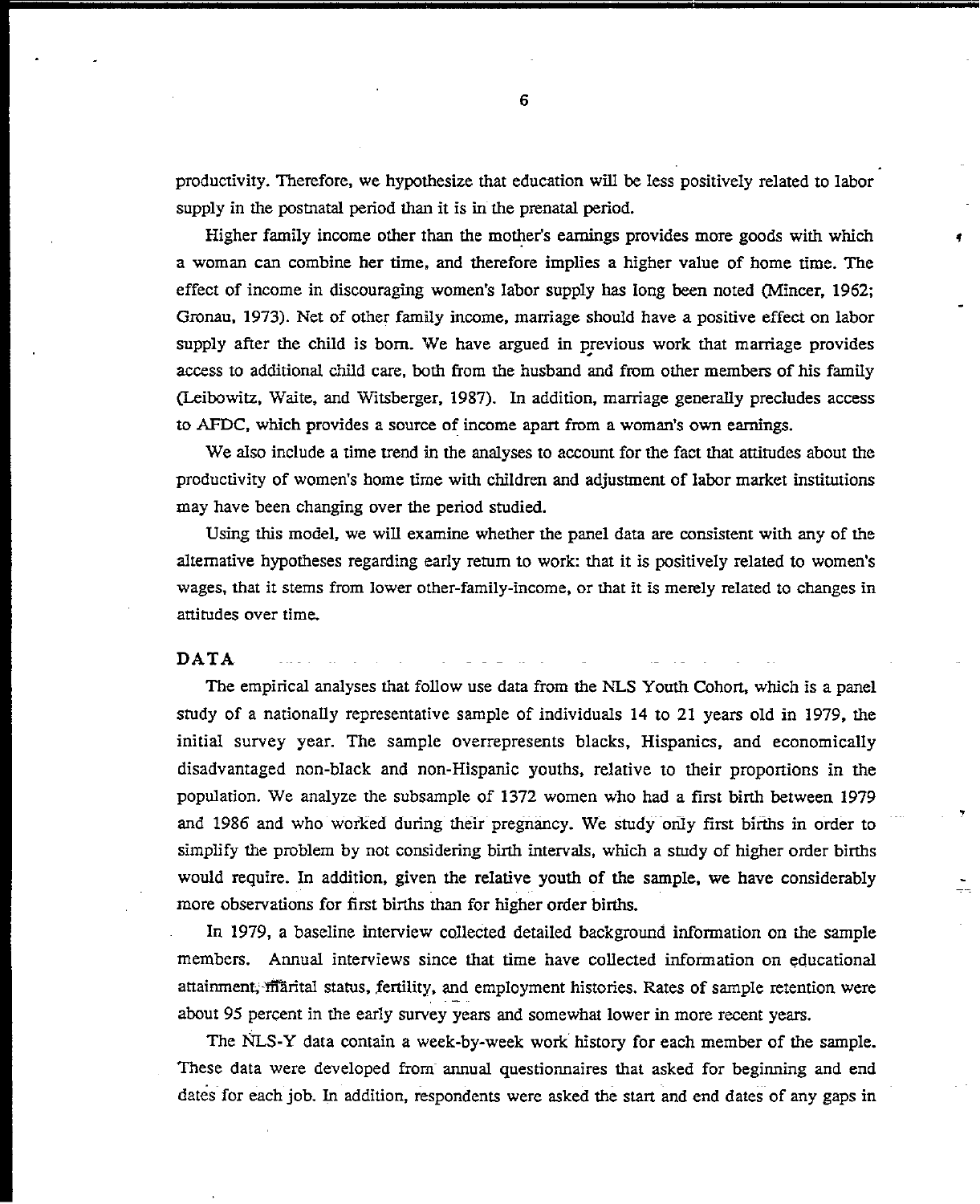work occurring while they were employed by a given firm. They were told to list " $(A)$ ny periods of a full week or more during which (they) did not work for employer, not counting paid vacations or paid sick leave" (Center for Human Resource Research, 1986). Merging this time-series with information on the birthdate of children allows us to construct a predelivery work history.

Because we do not know the exact gestational age of the child at delivery, we do not know the exact week in which the pregnancy began. We adopt the convention that all pregnancies are full term, lasting 39 weeks. To estimate the number of weeks worked during the pregnancy, we count backwards from the date of birth. This incorporates some error. However, 74 percent of deliveries occur between weeks 37 and 41 of the pregnancy (Guttmacher, 1956).

We define the events of interest as follows. For work during pregnancy (within the 39 weeka preceding delivery), we record the last week of work during pregnancy. Our sample consists only of women who have given birth, therefore there is no true censoring of work during pregnancy. For work after delivery, we record the first week of work following the birth. A considerable number of women had not returned to work by the time of the last interview.

The independent variables have been constructed to proxy the value of time in the market and at home, as described above. The hourly wage rate is the real wage rate in 1986 dollars at the job held one year before delivery. For women who did not report an hourly wage rate, we divide earnings per unit time by the number of hours worked in that unit of time. We also include a missing wage dummy. By construction, our sample only includes women who worked during pregnancy, so they should all have a wage. The NLS-Y, however, did not collect wage data for women whose usual time commitment to a job was less than 20 hours a week. In addition, we considered that among women for whom we had wage data, that a calculated real wage of less than \$1.00 an hour (in 1986 dollars) was misreported. For both sets of women, we substituted \$3.35 (the value of the minimum wage in 1986) for women in the sample who reported wages under \$1.00 and set the missing wage dummy to unity. Thus, the missing wage indicator dso carries the interpretation of low wage.

The income effect is estimated by the coefficient on other income. The corresponding variable is the sum of income of the spouse in the calendar year prior to the birth (if the woman is unmarned, this is zero) and the woman's unearned income in the year prior to the birth (this includes rent, interest, etc.; set to zero if no such income).

We also include the following proxies for the reservation wage: an indicator for mothers who were less than 20 years old at the time of the birth; indicators for women with fewer

7

. .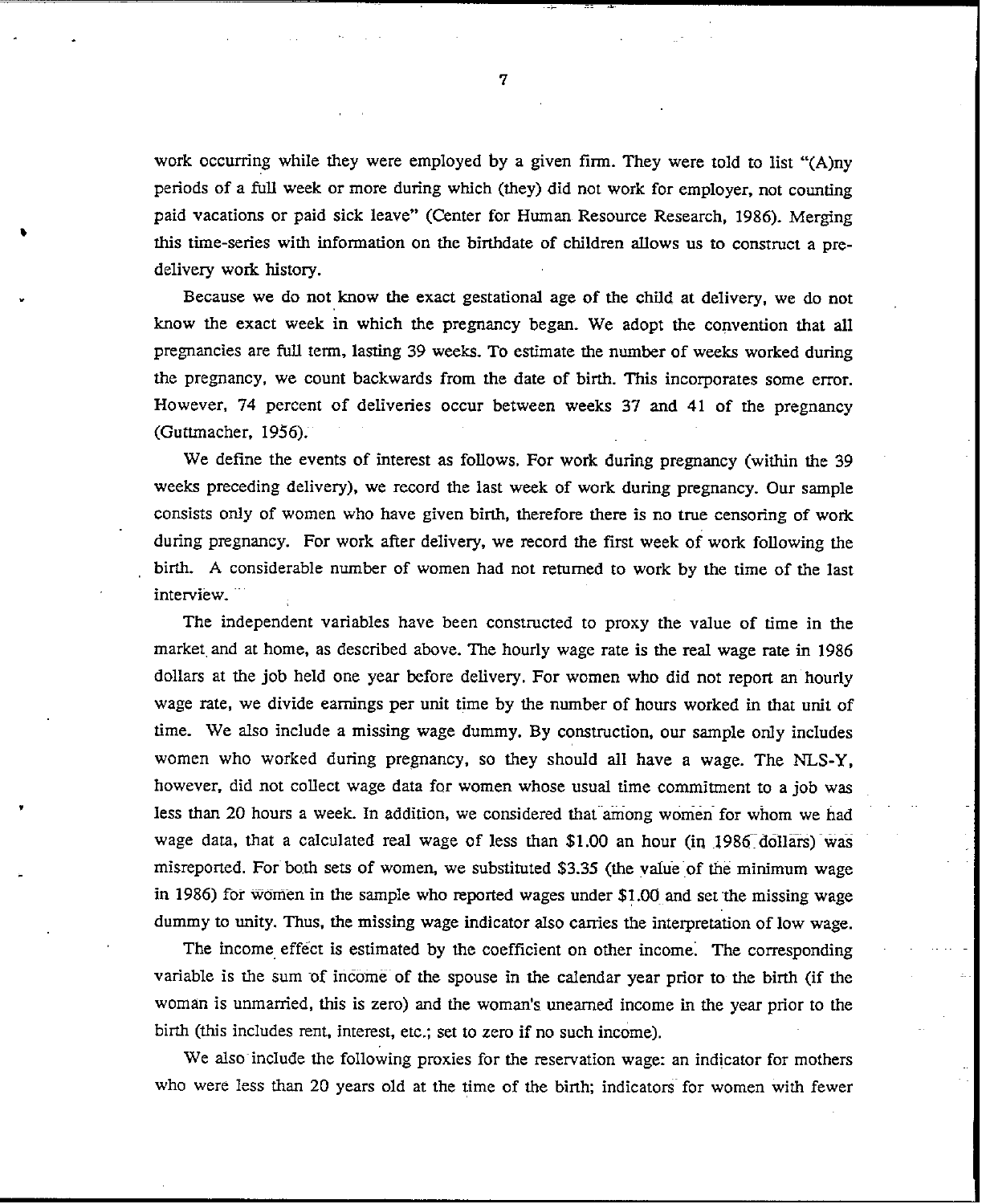than 12 years of schooling, and for women with 16 or more years of schooling (women with 12-15 years of schooling are the comparison group); an indicator for married spouse present at the time of the birth. In addition, we include the calendar year in which the birth occurred. Means and standard deviations of the variables appear in Table 1.

#### Table 1.

.

,

|                            |        | All Women |        | Women with<br>Gaps in Employment |
|----------------------------|--------|-----------|--------|----------------------------------|
|                            | Mean   | S.D.      | Mean   | S.D.                             |
| Ln Wage                    | 1.669  | .441      | 1.632  | .431                             |
| Missing Wage               | .034   | - 181     | .036   | .186                             |
| Other Income (\$000s)      | 14,893 | $-14.938$ | 14.389 | 14.896                           |
| Education $\lt$ H.S.       | .174   | .379      | .193   | .394                             |
| Education $16+$            | .285   | .451      | .264   | .441                             |
| Year of Birth $(1979 = 1)$ | 2.346  | 2.057     | 2.214  | 2.031                            |
| Age $<$ 20                 | .210   | .407      | .232   | .422                             |
| Married Spouse Present     | .664   | .472      | .648   | .478                             |
| N                          |        | 1372      | 1121   |                                  |

#### Variable Means and Standard Deviations

#### STATISTICAL METHODS

For the sample of women who were working 39 weeks before the delivery, we estimate weibull hazard models where the dependent variable is the week of gestation at which labor force participation ceased. This is an advance over previous statistical analyses that have independently estimated labor force participation in a period 6 to 12 months before the birth and in a period from 0 to 5 months before a birth (e.g., Mott and Shapiro, 1977). We also estimate hazards for the return to work following the birth.

Both hazards are assumed to be locally of the weibull form: .,.

$$
h(t; X, \alpha, \beta) = \alpha e^{X\beta} t^{\alpha - 1}
$$

with associated survivor function:

$$
S(t; X, \alpha, \beta) = \exp[-e^{X\beta}t^{\alpha}]
$$

and density.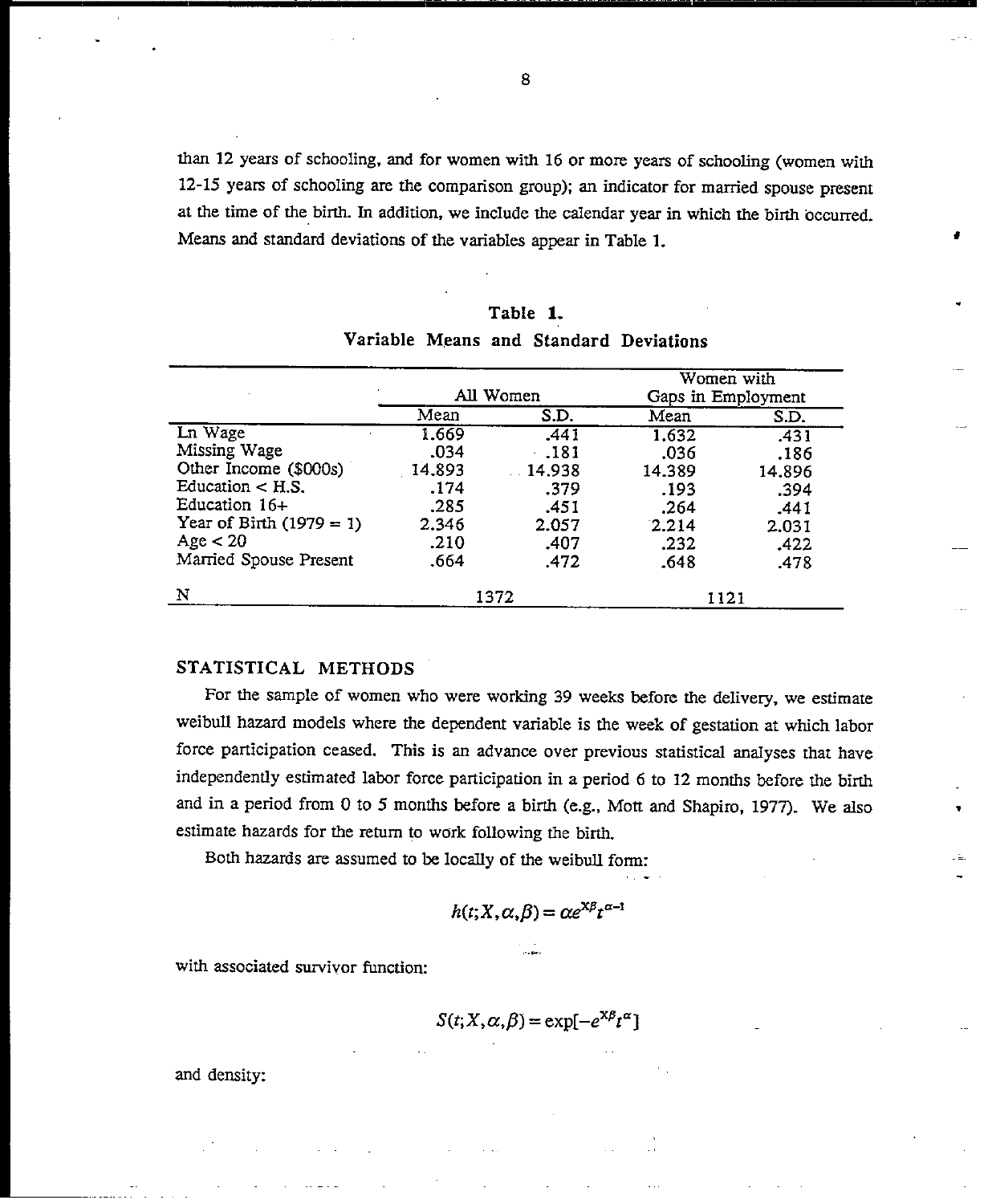$$
f(t; X, \alpha, \beta) = h(t; X, \alpha, \beta) S(t; X, \alpha, \beta) = \alpha e^{X\beta} t^{\alpha - 1} \exp[-e^{X\beta} t^{\alpha}]
$$

where t is the time worked during pregnancy/not worked after delivery; X is a vector of independent variables, and  $\alpha$  and B and are parameters to be estimated.

In what follows, we estimate hazards over sub-periods from week  $a$  to week  $b$ . The contribution to the likelihood of an individud who had not "failed' (quit work during pregnancy/returned to work after childbirth) by time a, and failed at time  $c: a < c < b$  is:

$$
h(c; X, \alpha, \beta) \exp[-\int_a^c h(v; X, \alpha, \beta) dv] = \frac{f(c; X, \alpha, \beta)}{S(a; X, \alpha, \beta)}
$$

The contribution of those who do not fail in  $(a,b)$  is:

$$
\exp[-\int_a^b h(v; X, \alpha, \beta) dv] = \frac{S(b; X, \alpha, \beta)}{S(\alpha; X, \alpha, \beta)}
$$

Estimation is by maximum likelihood. The standard errors are computed using White's (19gO) robust formula.

#### RESULTS

.

,

We present our empirical results in four parts. We begin with an examination of the two raw hazards for weeks worked during pregnancy and weeks not worked after dehvery. This examination reveals important conceptual and data problems. In the second and third sections we discuss weibull regression results for the determinants of each of the two hazards. The analysis through the third section focuses on the marginal distributions of weeks worked during pregnancy and weeks not worked after delivery. The final section presents a preliminary analysis of the joint distribution of working times.

#### The Raw Hazards

As noted in the data section, the fineness of the NLS work histories allows us to present a considerably more detailed examination of work near pregnancy than previous research which analyzes work over quarter years (e.g. Even, 1987). Figures 2 and 3 present the raw

9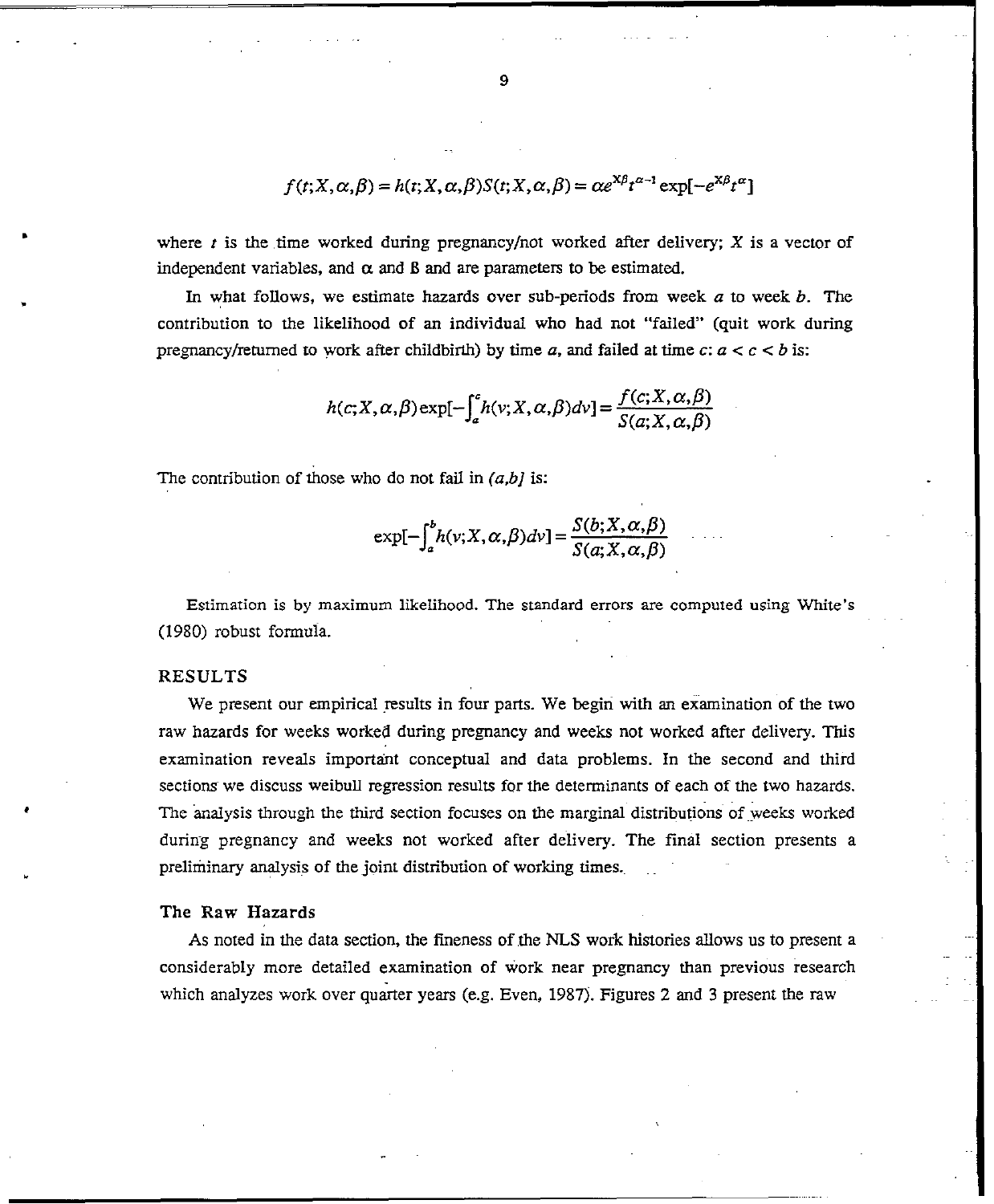

Fig. 2-Hazard for Leaving Work During Pregnancy

hazards--the percentage of women leaving/returning to work as a percentage of women working/not working up to that moment.

The hazards correspond quite closely to the hypothesized stresses of pregnancy and postpartum recovery. Through the first two trimesters, the rate of leaving work drifts up from about 1-1/2 percent a week to about 2-1/2 percent per week. During the final trimester, as a woman's sleep and mobility are more seriously affected, the hazard jumps from 2-1/2 percent to over 15 percent per week.

The pattern immediately after childbirth also corresponds quite closely to physiological expectations. The hazard in weeks two through five is quite low: under 3 percent of the women return to work in those weeks. Starting in the sixth week, the hazard rises sharply, peaking above 6 percent somewhere around the eighth or ninth week.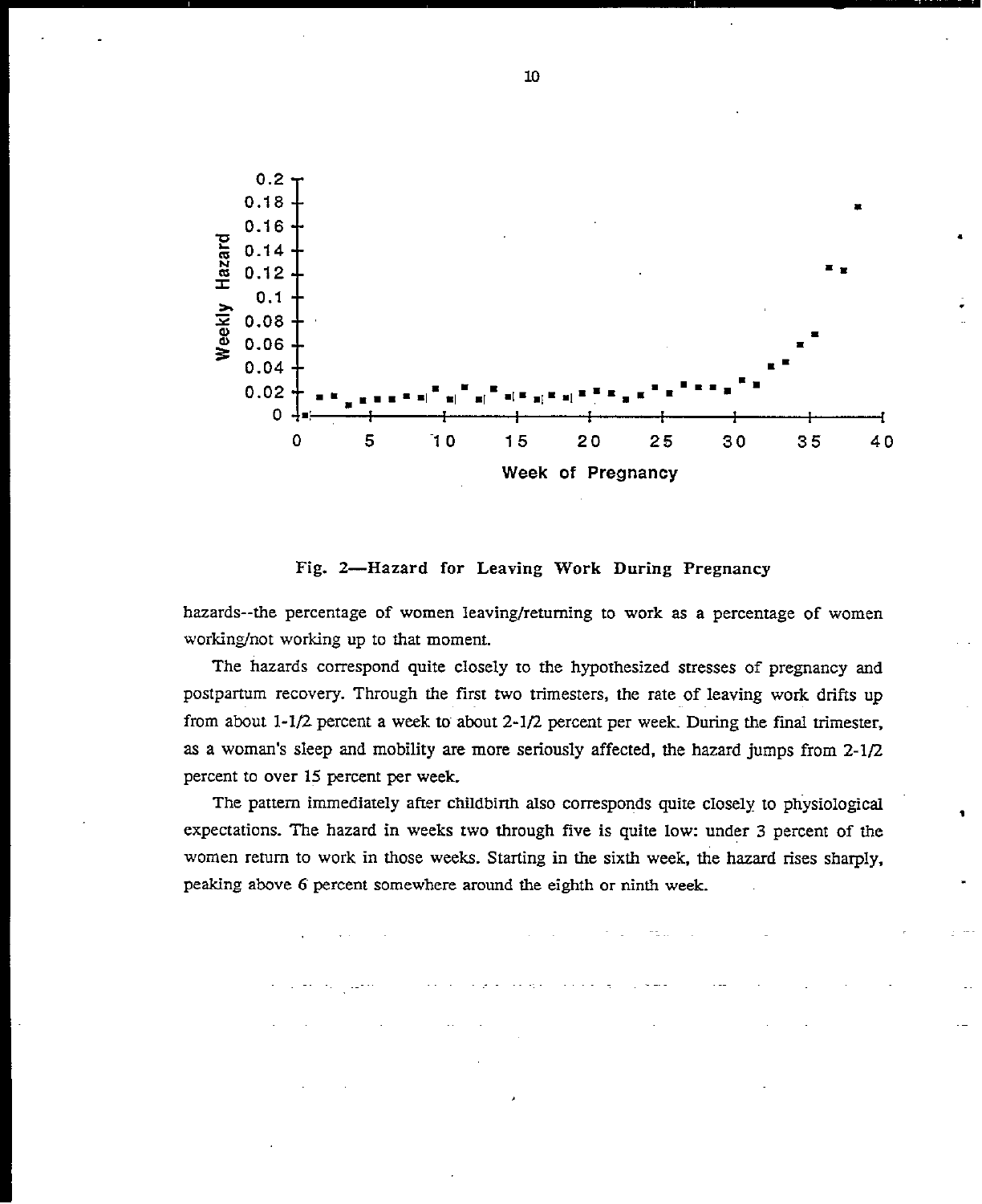

Fig. 3—Hazard for Return to Work After Childbirth

By the twenty-sixth week, the hazard is again below 3 percent. Thereafter, it drifts slowly down to a level well below 1 percent. We interpret this long slow decline in the hazard after about twenty-six weeks as an effect of heterogeneity. As women with greater attachments to the labor force return to work, they leave behind a pool of women with weaker and weaker labor force attachments. This is an issue to which we will return in the fourth section of the results.

\*

 $\mathbf{C}$ 

11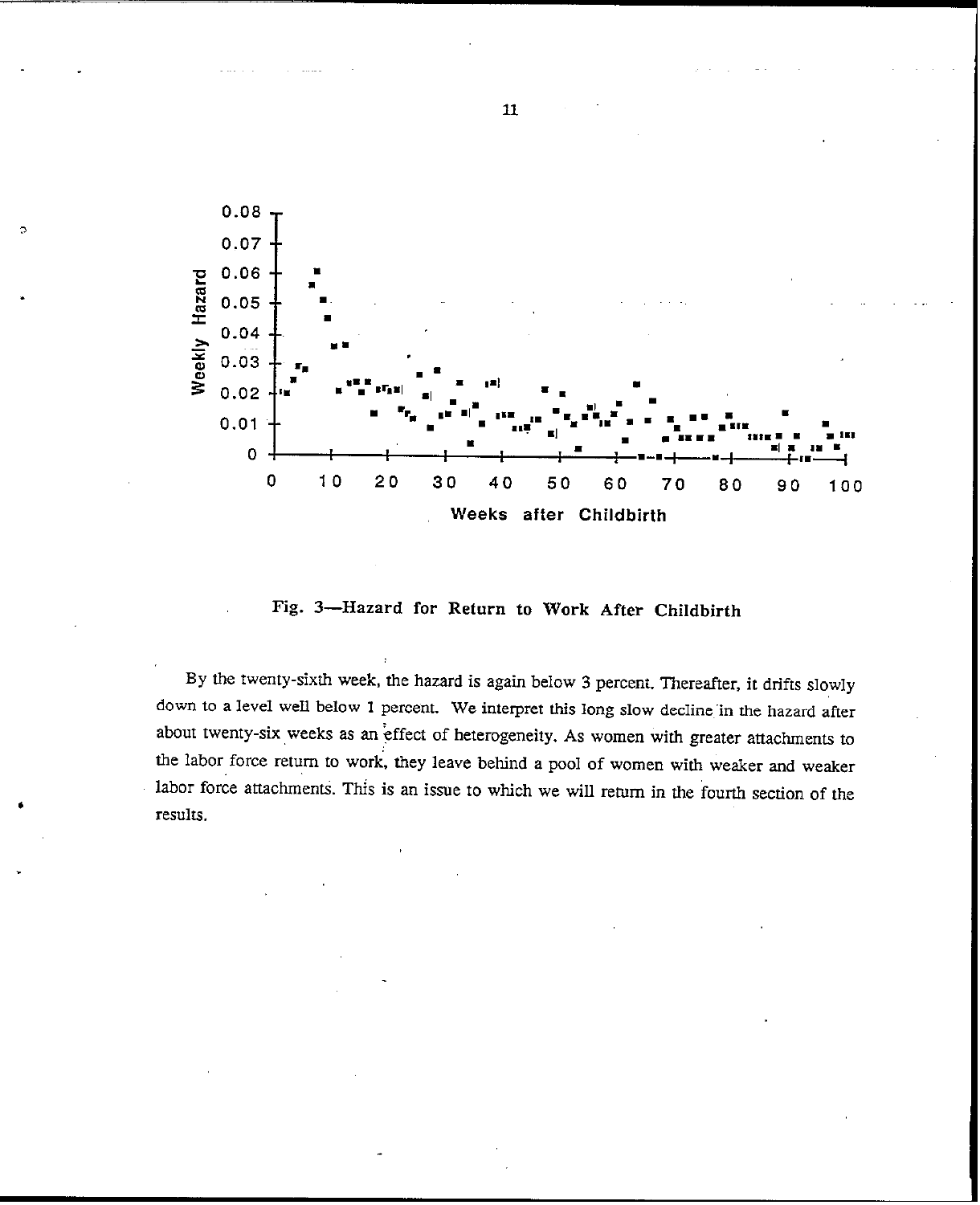![](_page_15_Figure_0.jpeg)

Fig. 4-Survival Curve for Still Working During Pregnancy

The survival curves, Figs. 4 and 5, plot the percentage of women still at work/who have not yet returned to work in each week. They suggest that a third of the women are still working in the week of delivery. Furthermore, over one-fifth of the women report that they returned to work in the week immediately following delivery and the overlap between the two groups is substantial. Table 2, which we discuss in more detail below, presents the joint distribution of work during pregnancy and return to work after childbirth. The lower left comer tabulates the overlap between those working until delivery and those who claim to work in the week following delivery. Nearly all the women who report that they worked in the first week after birth also report that they worked until the last week in pregnancy. That is, they appear to have continuous work experience. It seems unlikely that 20 percent of the sample actually took less than a week off from work. The wording of the question regarding gaps in employment instructed women not to count vacation or sick leave as a gap in employment. Thus, many of the women reporting continuous employment may have returned to their jobs after taking paid vacation, sick leave or maternity leave at the time of delivery.

-.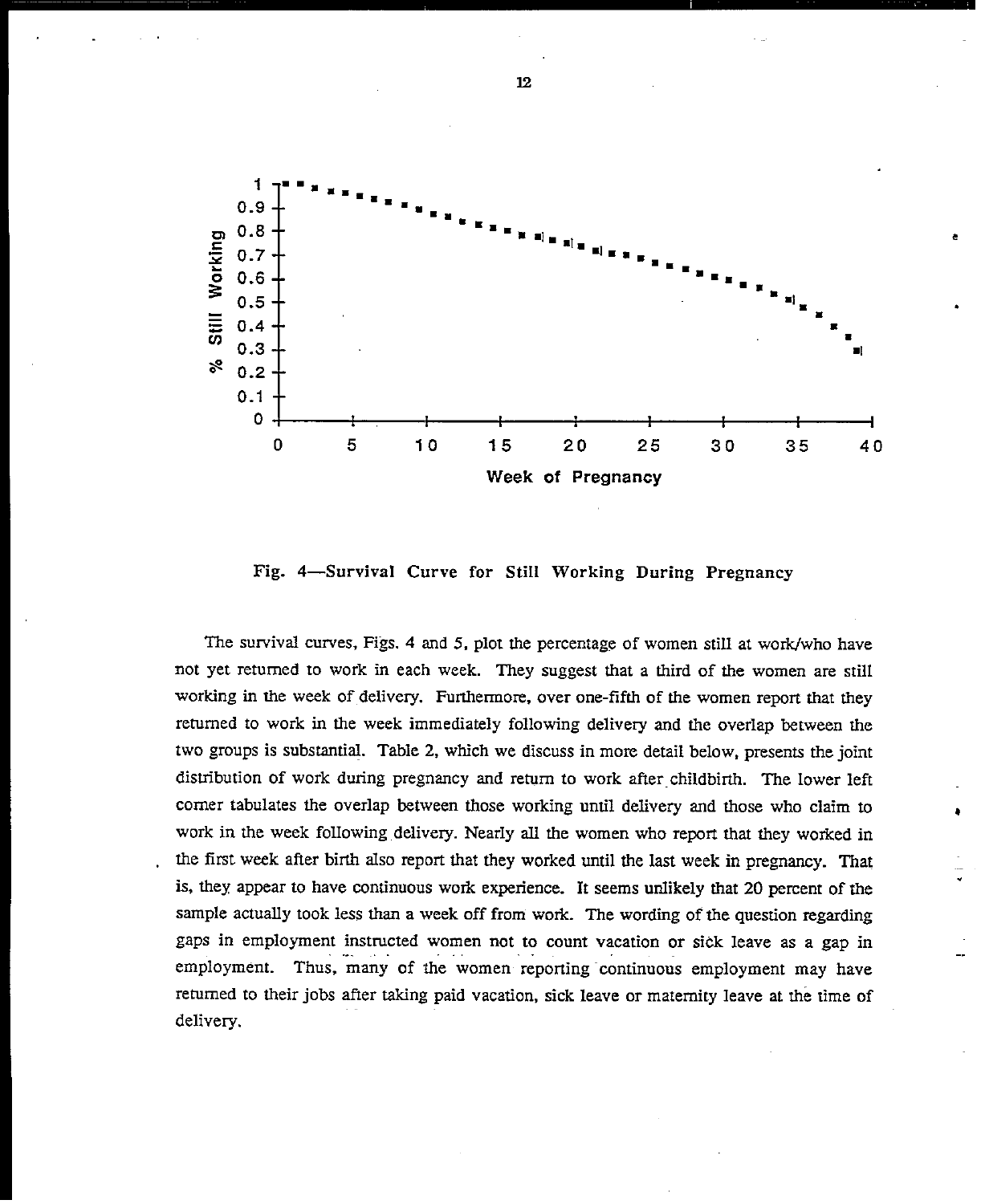![](_page_16_Figure_0.jpeg)

\*

**n**

Fig. 5—Survival Curve for Not Yet Working After Childbirth

A special NLS-Y interview in 1983 allows us to gain some insight into the behavior of women who report working in the week immediately before and after delivery. In that year, the NLS asked each woman whether her employer offered maternity leave, the date at which she began maternity leave, and the age of her child when she returned to work. Comparing the more specific data from the 1983 survey with responses to the annual work history survey for the women who reported on both questionnaires sheds light on the interpretation of the work history data. For those women whose longitudinal work history data show that they worked in the week immediately preceding and following birth, only 24 percent report in the Materrdty Leave Survey in 1983 that their maternity leave began with delivery. Thus, three-quarters of the women who report in the work history that they were employed in the week preceding delivery, actually began their maternity leave earlier. The inconsistency may actually be smaller than it appears. A woman could work on Monday, take maternity leave on Tuesday and deliver on Wednesday. In that case she would have worked in her "39th" week and have had her maternity leave begin before delivery. Nevertheless, this is unlikely to explain all of the cases in which women report that they were employed in the week of delivery and that their maternity leave began before delivery.

13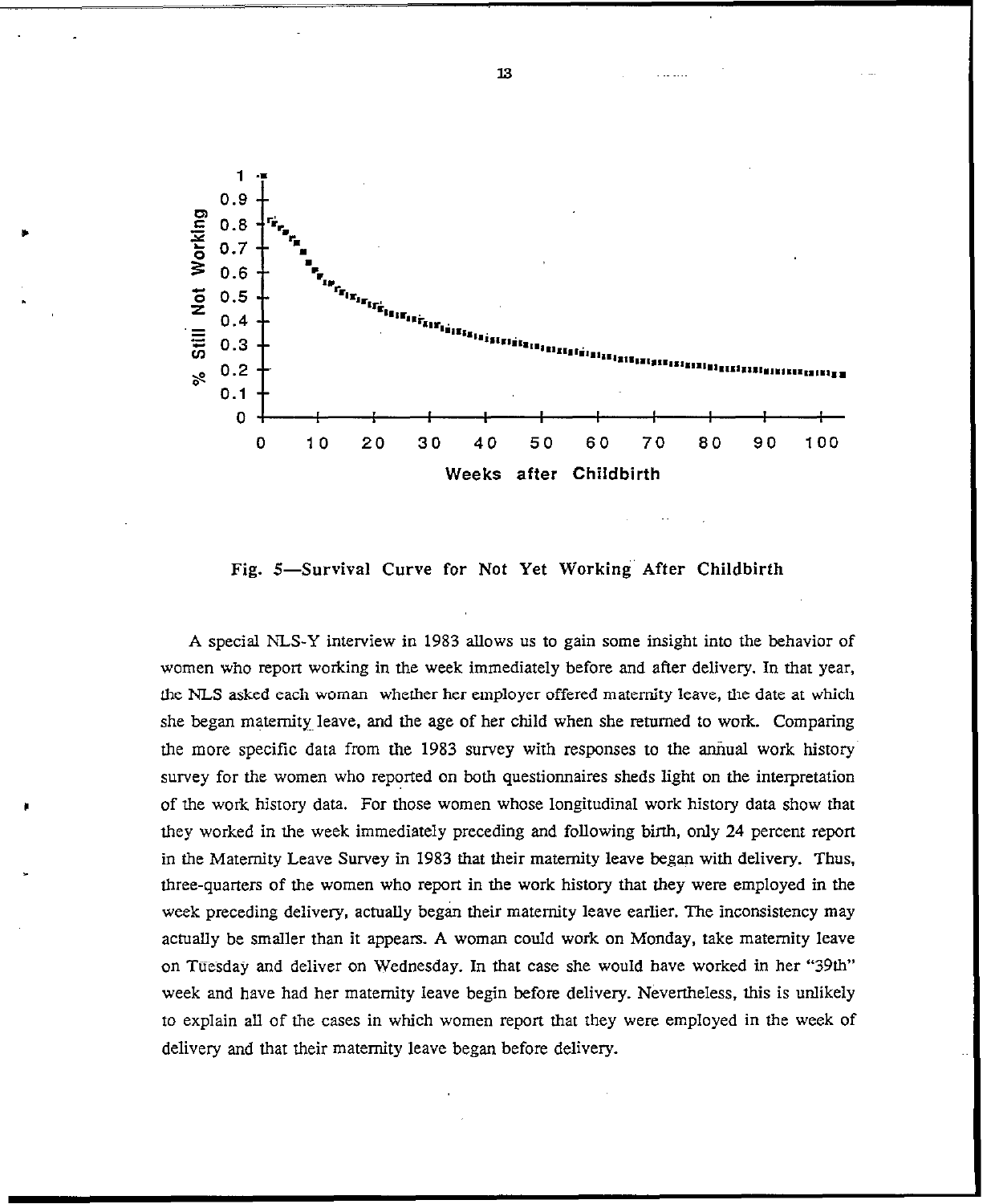#### Table 2

●

,

|  | Week of Leaving Work in Pregnancy and Week of Return to |  |                     |  |  |  |
|--|---------------------------------------------------------|--|---------------------|--|--|--|
|  |                                                         |  | Work After Delivery |  |  |  |

|               |             |            |          | Week of Return to Work Following Birth |        |        |
|---------------|-------------|------------|----------|----------------------------------------|--------|--------|
| Weeks Left in |             | Within     |          |                                        |        |        |
| Pregnancy     |             | First Week | $2 - 13$ | 14-52                                  | 53-104 | Total  |
|               | Overall %   | 0.26       | 2.42     | 6.37                                   | 8.41   | 17.47  |
| $1 - 13$      | Row %       | 1.51       | 13.87    | 36.48                                  | 48.14  | 100.00 |
|               | Col %       | 1.39       | 8.35     | 25.76                                  | 30.85  |        |
|               | Overall %   | 0.04       | 3.83     | 6.80                                   | 6.64   | 17.30  |
| $14 - 26$     | Row %       | 0.20       | 22.14    | 39.29                                  | 38.36  | 100.00 |
|               | Col $%$     | 0.18       | 13.20    | 27.48                                  | 24.35  |        |
|               | Overall $%$ | 0.77       | 16.24    | 9.54                                   | 10.06  | 36.61  |
| $27 - 38$     | Row %       | 2.11       | 44.36    | 26.06                                  | 27.48  | 100.00 |
|               | Col %       | 4.07       | 55.96    | 38.56                                  | 36.90  |        |
|               | Overall %   | 17.90      | 6.53     | 2.03                                   | 2.16   | 28.61  |
| 39            | Row %       | 62.57      | 22.81    | 7.09                                   | 7.53   | 100.00 |
|               | Col %       | 94.36      | 22.49    | 8.20                                   | 7.91   |        |
|               | Total       | 18.97      | 29.02    | 24.74                                  | 27.27  | 100.00 |
|               | Row %       | 100.00     | 100.00   | 100.00                                 | 100.00 |        |

NOTE: The sample is limited to those who reported the birth of the child at or before the 1985 interview. This should allow us to observe the full  $104$  months following birth for each child. The table incIudes three cases where the pattern of *interviews* implied that onfy 102 or 103 months were observed,.

Comparisons of the two data sources lead *to* similar conclusions for work after pregnancy. Ordy 9. percent of the women who report in the work history data that they were employed one week after delivery, actually returned to work in the week following delivery, according to the 1983 data. Nevertheless, according to the 1983 intewiew, new mothers do return to work relatively quickly. Almost three-quarters have returned by two months, and almost 95 percent by three months.

The discrepancy is conceptual. The maternity leave data specifically asks about time on leave. The work history data which we use included probes specifically instructing the woman not to count vacation or sick leave as time not worked. Thus, strictly speaking, the work history data reports the probability/hazard of "paid employment." Paid leave is counted as employment. The concept therefore corresponds to labor force participation, except that tie unemployed are not included.

Because this conceptual problem affects one quarter of the sample, in the work that follows we first analyze the probability of continuous employment, which is nearly

.-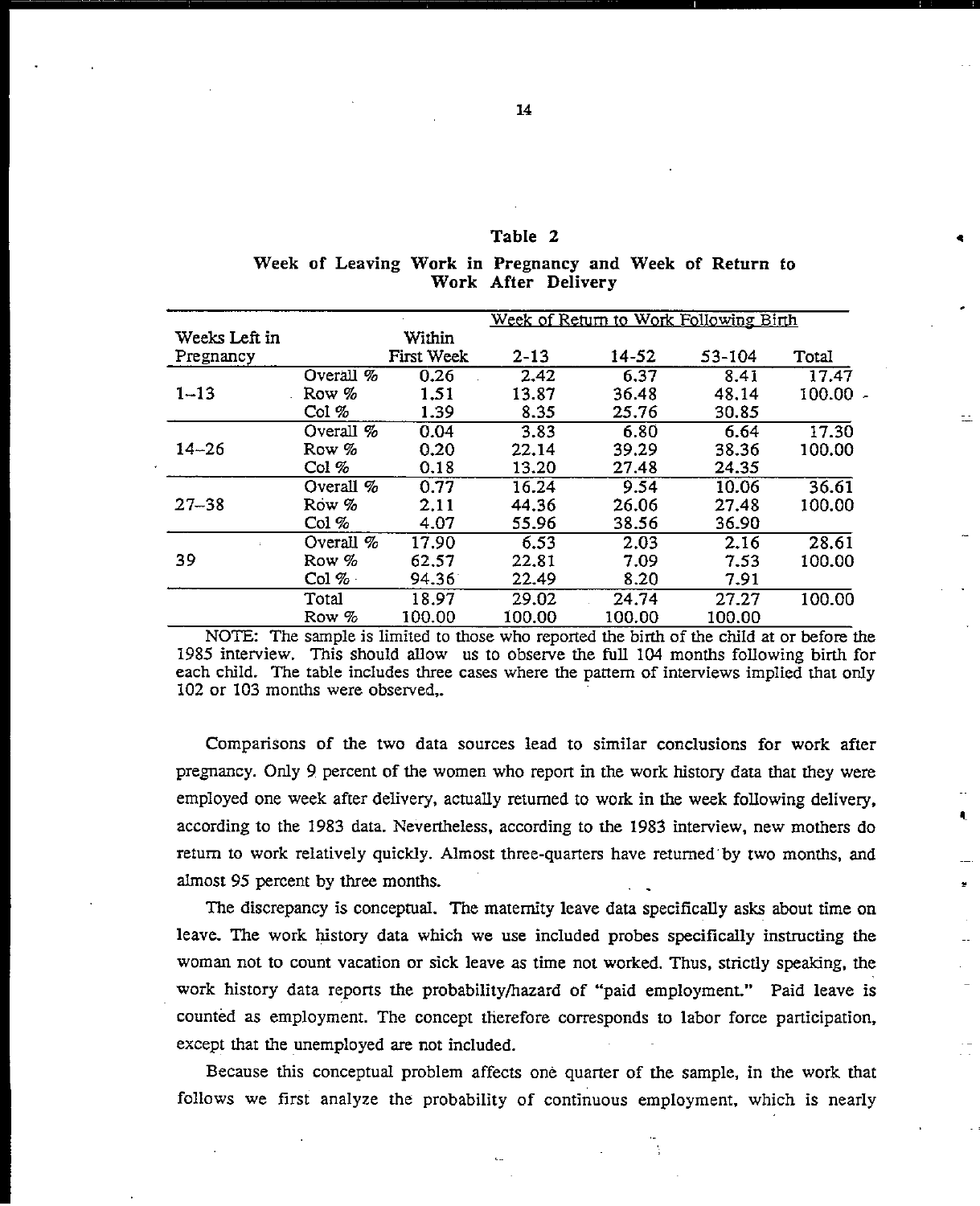equivalent to taking some form of paid leave. We then analyze the time to return to work for those who had some period away from work for which they were not compensated.

Table 3 presents a logistic regression based on the longitudinal data of the determinants of whether a woman reported working in the 39th week of pregnancy (column 1) and returning to work in the week following delivery (column 2).<sup>2</sup> As we determined for a subsample of these women who gave birth before 1983, most probably did take time off from work. However, the 1983 data also suggest that they generally took off only limited amounts of time. This would be consistent with limited amounts of vacation, sick leave, and matemity leave.

#### Table 3

#### Determinants of Work Proximate to Delivery Logit Coefficients and Standard Errors

|                             | Work until 39th Week |       | Return in Week of Delivery |       |  |
|-----------------------------|----------------------|-------|----------------------------|-------|--|
| Variable                    | Beta                 | s.e   | Beta                       | s.e.  |  |
| Intercept                   | $-3.065**$           | 0.344 | $-3.234**$                 | 0.357 |  |
| Ln Wage                     | $1.045**$            | 0.181 | $0.931**$                  | 0.192 |  |
| Missing Wage                | $0.689*$             | 0.352 | 0.444                      | 0.409 |  |
| Other Income (\$000s)       | -0.009               | 0.006 | $-0.006$                   | 0.007 |  |
| Education $\lt$ H.S.        | $-0.451**$           | 0.211 | $-0.443**$                 | 0.231 |  |
| Education $16+$             | 0.095                | 0.153 | $-0.048$                   | 0.165 |  |
| Year of Birth $(1979 = 1)$  | 0.066                | 0.036 | $0.105**$                  | 0.039 |  |
| Age $<$ 20                  | $-0.549*$            | 0.214 | $-0.554*$                  | 0.238 |  |
| Married Spouse Present      | 0.282                | 0.176 | 0.288                      | 0.190 |  |
| NOTE:<br>$*0.05 > p > 0.01$ |                      |       |                            |       |  |
| ** $01 > n$                 |                      |       |                            |       |  |

The results indicate that women with higher wages are significantly more likely to work to the end of pregnancy and to return to work immediately after pregnancy. There is no evidence of an income effect. Teenagers are less likely to return to work immediately after pregnancy. Relative to those with 12-15 years of schooling, high school dropouts are less likely to work near delivery. Finally, the time trend in the second logistic regression suggests that employment in the week immediately following childbirth is becoming more common (holding everything else constant).

 $2$ From Table 2 we see that this latter group is essentially the group of women who worked without a gap.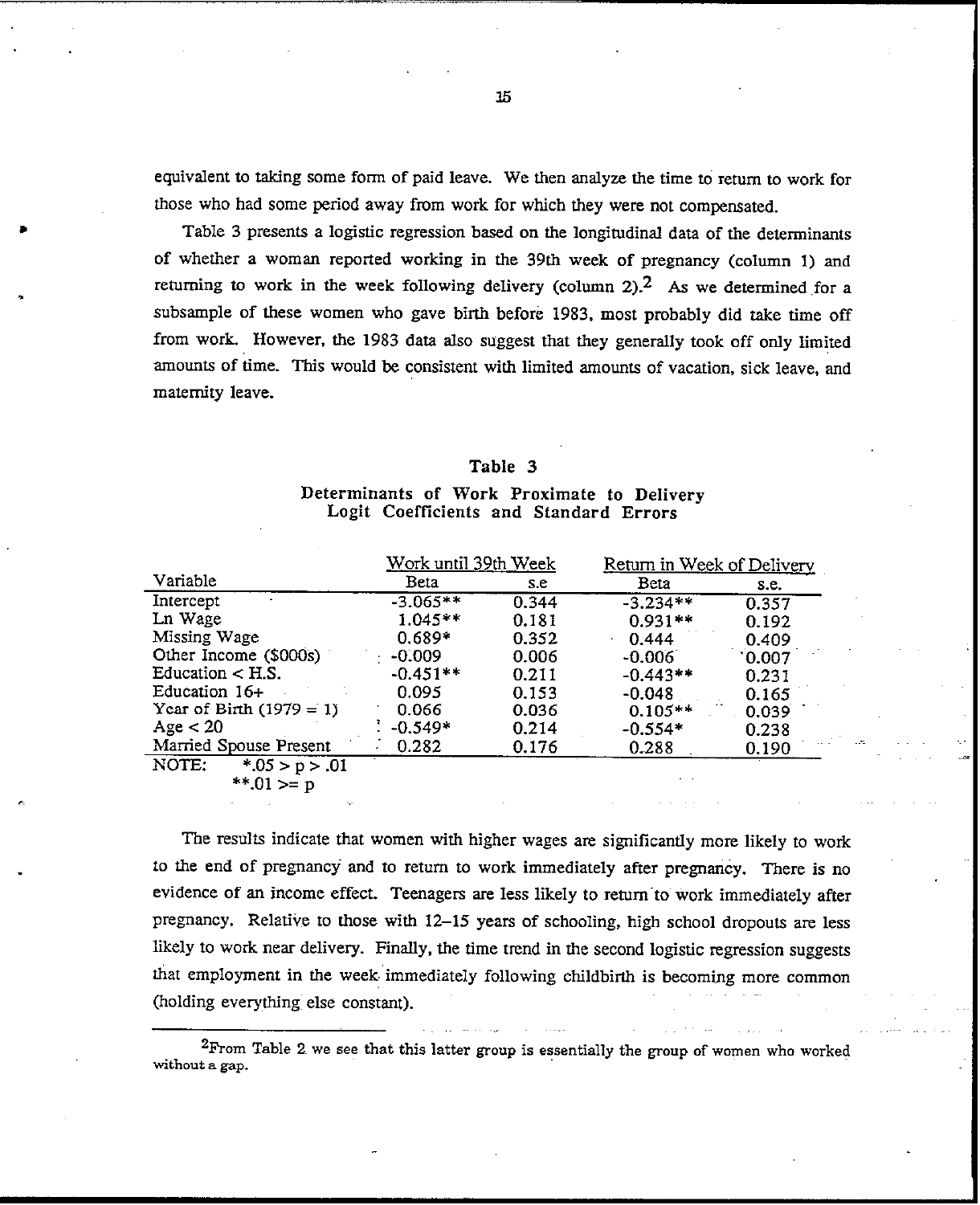#### Work During Pregnancy

Table 4 presents maximum likelihood estimates of the parameters of a weibull hazard model for leaving employment during the first 38 weeks of pregnancy. Women reporting working into the 39th week are treated as censored at 39 weeks. It also reports hazards computed separately for the first two trimesters and for the third trimester. The hazard is clearly upward sloping. Over the entire period, the point estimate for  $a$ , the shape parameter, is 1.90 with a standard error of 0.07. For  $a = 2$ , the weibull hazard is a straight line through the origin. For  $a > 2$ , it is convex. The convex pattern is confirmed by the piecewise hazards. For the first two trimeters, the hazard is significantly but weakly increasing  $(a = 1.27)$ , with a standard error of 0.05). For the final trimester,  $a = 9.95$  with a standard error of 0.52, confirming the qualitative description of the raw hazard given in the first part of this section.

#### Table 4

Last Exit From Work During Pregnancy Hazard Regression Coefficients and Standard Errors

|                            | Weeks 1 to 38    |         | Weeks 1 to 26 |       | <u>Weeks 26 to 38</u> |       |  |  |  |
|----------------------------|------------------|---------|---------------|-------|-----------------------|-------|--|--|--|
|                            | Coeff.           | s.e.    | Coeff.        | s.e.  | Coeff.                | s.e.  |  |  |  |
| Intercept                  | $-6.140**$       | 0.284   | $-4.272**$    | 0.260 | $-35.680**$           | 1.904 |  |  |  |
| Ln Wage                    | $-0.340**$       | 0.073   | $-0.377**$    | 0.112 | $-0.419**$            | 0.100 |  |  |  |
| Missing Wage               | 0.016            | 0.148   | 0.120         | 0.184 | $-0.344**$            | 0.263 |  |  |  |
| Other Income (\$000s)      | 0.005            | 0.004   | $0.010*$      | 0.005 | 0.001                 | 0.004 |  |  |  |
| Education $\lt$ H.S.       | $0.223**$        | 0.080   | $0.325**$     | 0.116 | 0.126                 | 0.126 |  |  |  |
| Education $16+$            | $-0.168**$       | 0.063   | $-0.455**$    | 0.129 | $-0.008$              | 0.092 |  |  |  |
| Year of Birth $(1979 = 1)$ | $-0.022$         | . 0.015 | $-0.013$      | 0.025 | $-0.047*$             | 0.022 |  |  |  |
| Age $<$ 20                 | $0.235**$        | 0.077   | $0.295**$     | 0.119 | 0.202                 | 0.122 |  |  |  |
| Married Spouse Present     | $-0.216**$       | 0.078   | $-0.479**$    | 0.124 | $-0.019$              | 0.106 |  |  |  |
| Shape Parameter            | $1.900**$        | 0.070   | $1.270**$     | 0.052 | $9.952**$             | 0.518 |  |  |  |
| N                          | 1372             |         | 1372          |       | 879                   |       |  |  |  |
| NOTE:                      | $*.05 > p > .01$ |         |               |       |                       |       |  |  |  |

$$
**.01>p
$$

Sample includes only women who had a job during pregnancy and who reported a job leaving date in pregnancy (854 women).

We turn now to the effects of the covariates. Higher wages significantly lower the hazard of leaving the job during pregnancy, increasing the length of time a woman stays at work. Other household income (income from a spouse and unearmed income) has only a weak effect and only in weeks 1-26. High school dropouts leave work sooner (over the entire period and in weeks 1–26, but not significantly so in weeks 26–39), college graduates leave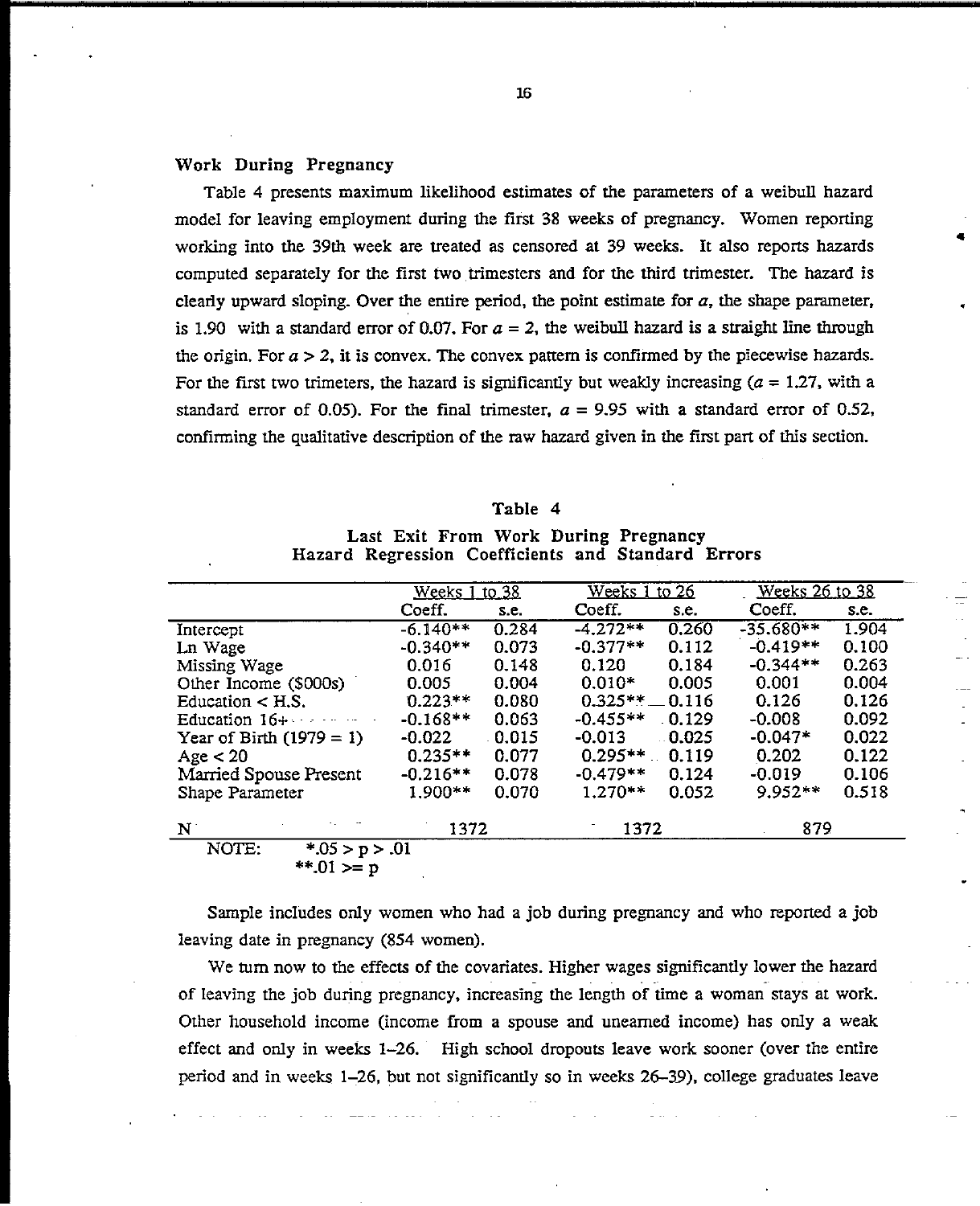work later (again, over the entire period and in weeks  $1-26$ , but not significantly so in weeks 26-39). Finally, married women leave the workplace later (again, the pattern is significant over the entire period and in weeks  $1-26$ , but not in weeks  $26-39$ ). We believe that this is related to the availability in some states of AFDC during pregnancy for unmarried women. In future work, we will test this hypothesis by interacting the marriage dummy with an indicator of the availability of AFDC during pregnancy.

,

It is interesting to note that the effect of covariates is concentrated in the first two trimesters. In the final trimester, only the wage effect approaches statistical significance. This decline in significance is not due solely to the decline in the population at risk from 836 to 410, which decreases the precision of the estimates; the point estimates themselves are consistently smaller in absolute value.

#### Return to Work after Delivery

. .

Using the sample of women who do not return to work immediately following delivery, the overall hazard of returning to work is falling ( $a = 0.80$ , see also Table 5, column 1). This *overall pattern masks two phases. As in the analysis of the raw hazard, after including* covariates the hazard rises sharply in the first quarter following delivery ( $a = 1.45$ ) and falls off sharply thereafter ( $a = .51$ ). We will return to the analysis of the effect of the sample selection on the shape of the hazard in the final section.

The change in hazard may be due to the increased use of maternity leave. There is a strong wage effect throughout. Higher wages cause women to return more quickly. Also in accord with neo-classical labor supply theory, there is a consistent and significant effect of other income. High school drop-outs return more slowly. Those with some college return more quickly (though the significance of the latter is weak). There is a weak time effect concentrated in the first period. Women in later cohorts return to work more quickly. Surprisingly, women less than 20 years old return to work more quickly (again the significance is weak). .Finally, married women return to work more quickly.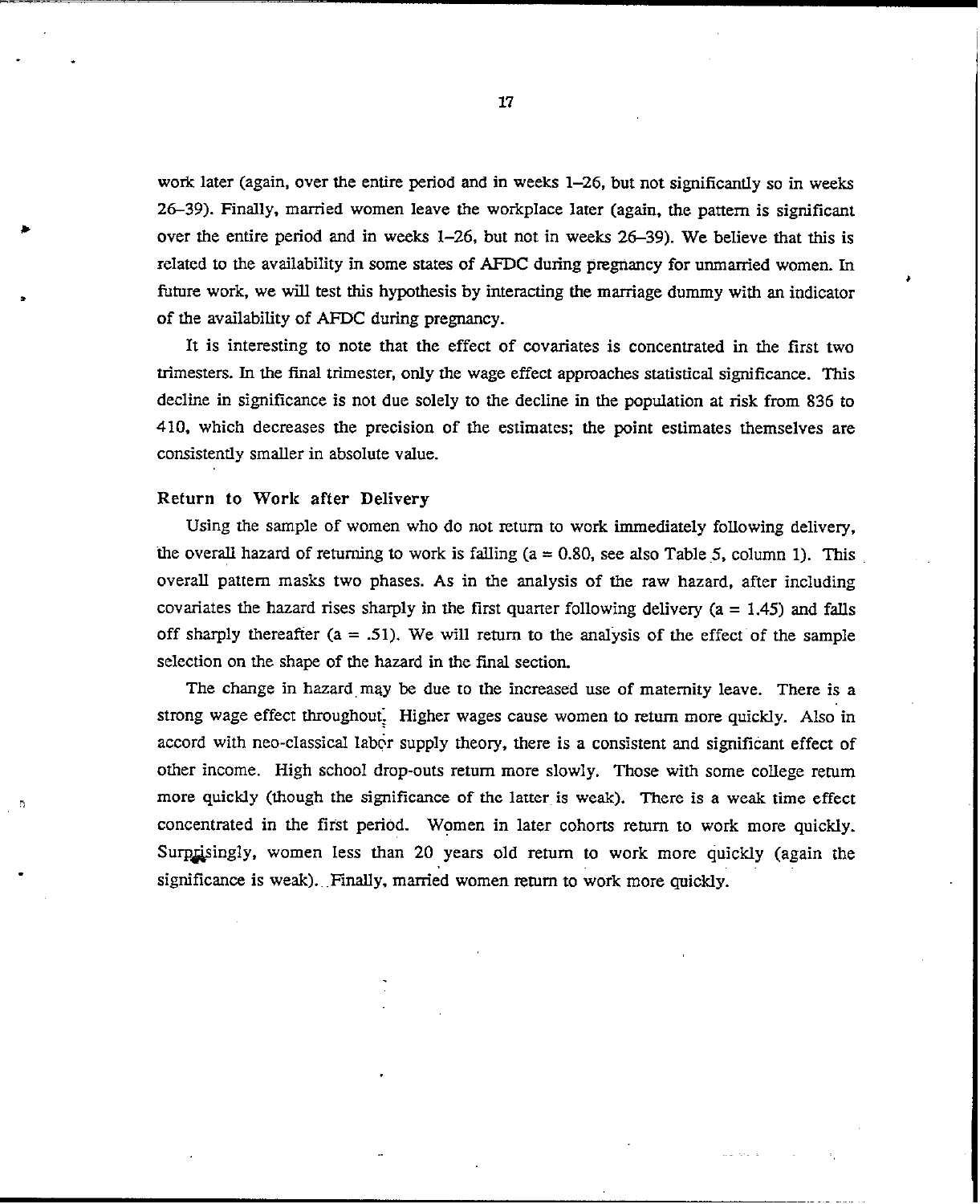#### Table 5

|                             | Weeks 1 to 104 |       | Weeks 1 to 13 |       | <u>Weeks 13 to 104</u> |       |  |
|-----------------------------|----------------|-------|---------------|-------|------------------------|-------|--|
|                             | Coeff.         | S.C.  | Coeff.        | s.e.  | Coeff.                 | s.e.  |  |
| Intercept                   | $-3.722**$     | 0.187 | $-5.163**$    | 0.276 | $-2.234**$             | 0.464 |  |
| Ln Wage                     | $0.330**$      | 0.096 | $0.353**$     | 0.126 | $0.260**$              | 0.116 |  |
| Missing Wage                | $-0.409*$      | 0.180 | $-1.042*$     | 0.426 | $-0.190$               | 0.200 |  |
| Other Income (\$000s)       | $-0.024**$     | 0.004 | $-0.026**$    | 0.006 | $-0.019**$             | 0.006 |  |
| Education $\lt$ H.S.        | $-0.358**$     | 0.099 | $-0.392**$    | 0.149 | $-0.290*$              | 0.120 |  |
| Education $16+$             | $0.259**$      | 0.092 | 0.168         | 0.119 | $0.311*$               | 0.123 |  |
| Year of Birth $(1979 = 1)$  | $0.015**$      | 0.021 | $0.063*$      | 0.027 | $-0.027$               | 0.027 |  |
| Age $<$ 20                  | $0.206*$       | 0.097 | 0.069         | 0.143 | $0.282*$               | 0.119 |  |
| Married Spouse Present      | $0.470**$      | 0.104 | $0.548**$     | 0.143 | $0.354**$              | 0.134 |  |
| Shape Parameter             | $0.803**$      | 0.017 | $1.450**$     | 0.059 | $0.510**$              | 0.076 |  |
| N                           | 1119           |       | 1119          |       | 712                    |       |  |
| NOTE:<br>$*0.05 > p > 0.01$ |                |       |               |       |                        |       |  |
| **.01 >= $p$                |                |       |               |       |                        |       |  |

#### Return to Work Following Birth Hazard Regression Coefficients and Standard Errors

Sample includes women who reported a job leaving date in pregnancy and who did not report to work in the week of delivery.

#### Joint Distribution

We conclude this paper with a preliminary discussion of the joint distribution of the two hazards. In his work on return to work after pregnancy, Even (1987) included as a regressor the number of months prior to defivery that a woman quit work. Not surprisingly, it is a good predictor of return to work khavior. Our analysis of the NLS-Y data suggest that work before pregnancy is endogenous.

The relationship between early job-leaving in pregnancy and later return to work after delivery is clear from the cross-tabulations reported in Table 2. The rows represent when the women quit work during pregnancy,  $(1-13, 14-26, 27-38,$  and 39 weeks respectively); the columns represent when the woman returned to work after pregnancy (1, 2-13, 14-52, 53-104 weeks). There is still considerable weight on the inverse diagonal.

E

 $=$ . J.

Among women who quit work in the first trimester of pregnancy, 15 percent  $(1.51 +$ 13.87) returned to work in the first quarter year after the birth. Of women who left work in the second trimester, 22 percent  $(0.20 + 22.14)$  had returned in the first quarter. But among women who worked 27 to 37 weeks into their pregnancies, fully 45 percent  $(2.11 + 44.36)$ returned to jobs in the first quarter after the birth.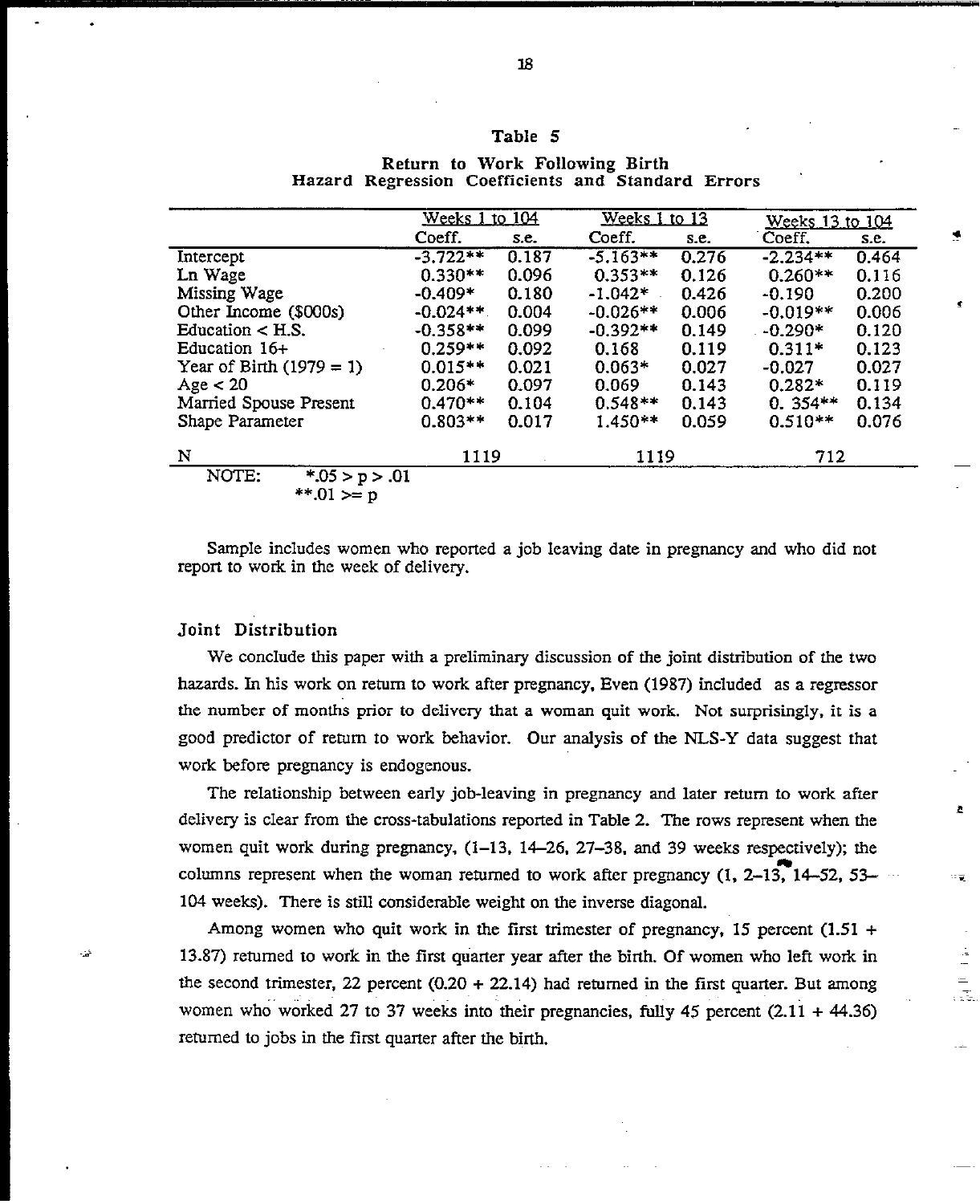![](_page_22_Figure_0.jpeg)

Fig. 6-Hazard for Return to Work after Childbirth Stratified by Weeks Worked During Pregnancy

Figure 6 provides a complementary perspective. The four lines plot the hazard functions for return to work after delivery for each of four groups:<sup>3</sup> those who left work in weeks  $1-$ 13, 14–26, 27–38, and 39 weeks of pregnancy. The figure shows that women who work latest into pregnancy return to work most quickly after childbirth. It is interesting to note that all of the plots share a common shape. The hazard begins at a low level in the first week, rises to a peak near the end of the first quarter, and declines slowly thereafter. This result suggests that the proportional hazard specification used in the hazard regressions is correct. The joint behavior of the two hazards is the subject of ongoing research.

#### **DISCUSSION**

Labor supply by pregnant women and recent mothers has expanded rapidly in the last quarter century, and particularly in the past 10 years. The expansion has been greatest for the mothers of the youngest children. This paper is the first to examine data for the 1980's, a period during which major changes in labor force behavior of new mothers have occurred.

19

 $3$ The plots have been smoothed using the simple average of the five points closest to each point.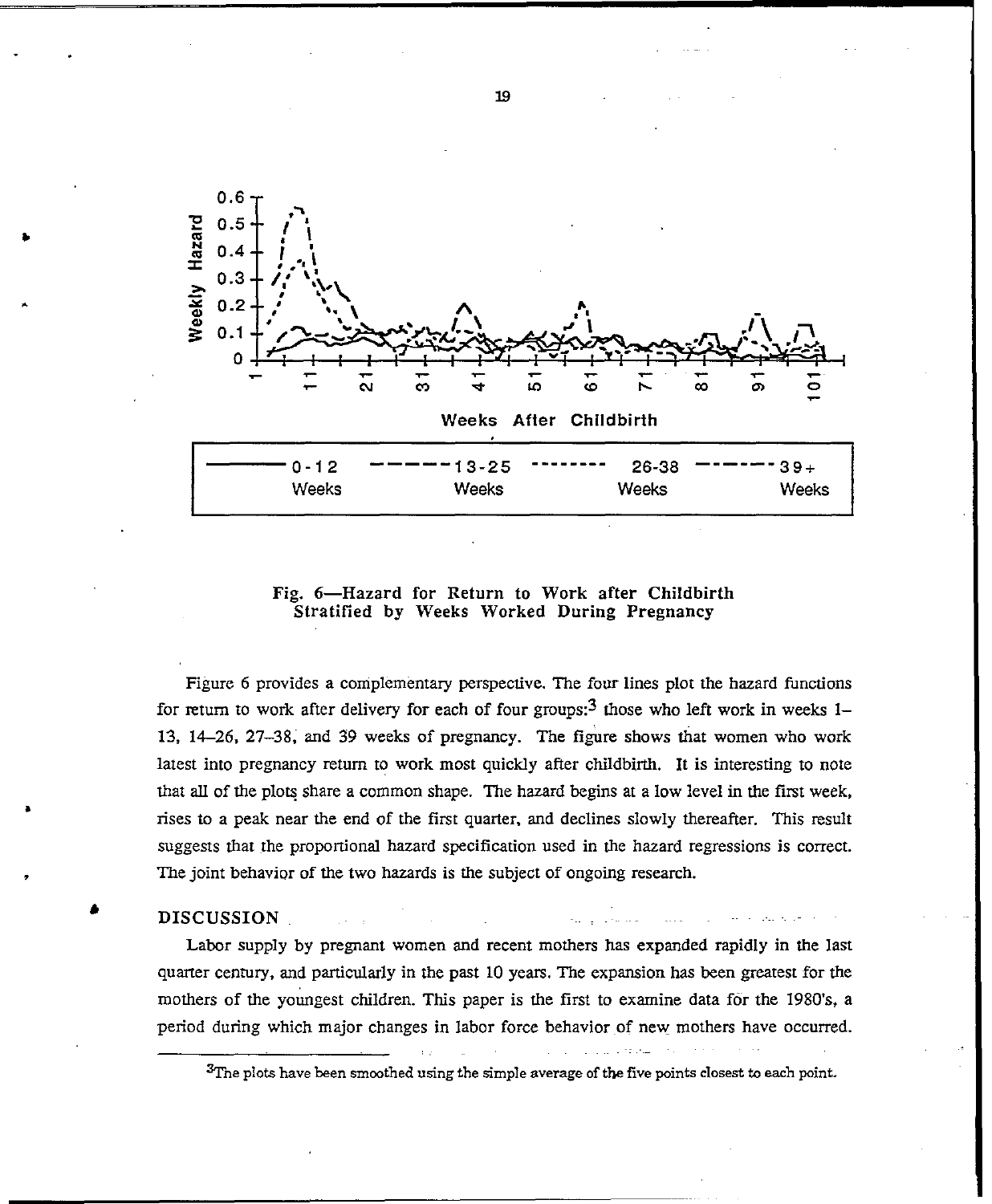Three hypotheses have been proposed to explain this 'increased' work by pregnant women and new mothers: the growth of women's wages (substitution effect), the decline of other family income, and secular change. We find evidence that higher wages are associated with increased work near childbirth. The evidence for an income effect is somewhat weaker. Finally, birth year as a measure of cohort and secular change has only limited effects. Thus, trends in LFP are consistent with a behavioral respome to rising women's wages and stagnant or falling men's wages over the period studied.

.\*

.

٥

Unlike previous studies that use quarterly or annual intervals since the birth, we have analyzed employment at weekly intervals. As women remain at work longer in pregnancy and return to work sooner after birth, such finer intervals of data collection become increasingly important. These more detailed data yield some interesting additiond findings. First, while we have found some evidence to support the implications of neo-classical economic theory, the effects are not uniform. The effects am strong in some quarters around birth and nonexistent in others. Analyses without detailed information on exactly when women exit and enter the workforce will miss the time-varying effects of these economic variables.

The low hazard of return to work in the immediate post-partum period suggests that part of the wage effect is "mediated through tie effect of maternity leave. As women move into higher paying jobs they are more tikely to have maternity leave, sick leave, and vacation time that allow time away from work, as well as employment continuity. The various forms of maternity leave allow women to presewe continuous labor force attachment while remaining home during the crucial early postpartum period. Such leave may be particularly valuable to high wage women, who have job-specific training.

Our future work will more completely analyze the interrelation of maternity leave, employment, and actual time at the job. In addition, we plan to continue to explore the nonmonotonicity of the hazard and the time-varying effects of the covariates in models that exploit the correlation in the unobservables across the two decisions.

m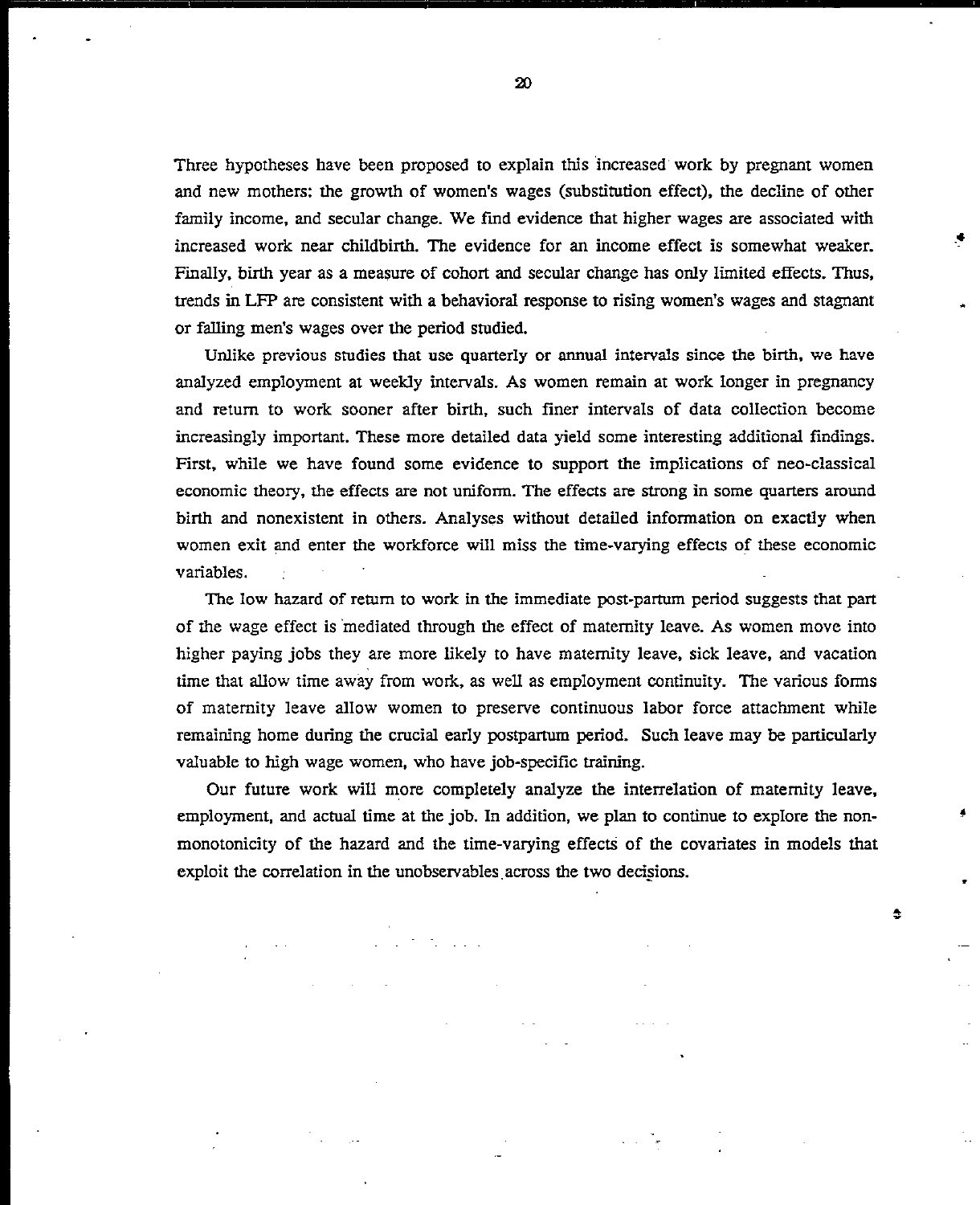#### **REFERENCES**

- Belsky, Jay, Richard M. Lerner, and Graham B. Spanier, The Child in the Family, Addison-Wesley, Reading, MA 1984.
- Bumpass, Larry L. and James A. Sweet, "Patterns of Employment Before and After Childbirth," Data from the National Survey of Family Growth, Series 23, No. 4, DHEW Publication No. (PHS) 80-1980, National Center for Health Statistics, Hyattsville, MD, 1980.
- Center for Human Resource Research, Ohio State University, "Description and Codes for Variables on NLSY 1979–1985 work history tape" mimeo, 1986.
- Desai, Sonalde and Linda J. Waite, "Women's Employment During Pregnancy and After the First Birth: Occupational Characteristics and Work Commitment," forthcoming in American Sociological Review. 1991.
- Even, William E., "Career Interruptions Following Childbirth," Journal of Labor Economics, Vol. 5, No. 2, 1987.
- Gronau, Reuben, "The Effect of Children on the Housewife's Value of Time," Journal of Political Economy, Vol. 81, No. 2, II, March/April 1973, pp. 5168-199.

Guttmacher, Alan F., Pregnancy and Birth, New American Library, New York, 1956.

- Heckman, James J., "Effects of Child-Care Programs on Women's Work Effort," Journal of Political Economy, Vol 82, No. 2, March/April 1974, pp. 5136-5163.
- Heckman, James J., "Shadow Prices, Market Wages, and Labor Supply," Econometrica 42, July 1974, pp. 679-694.
- Kovar, M., "Employment During Pregnancy," Vital and Health Statistics, Series 22, No. 7, National Center for Health Statistics, Rockville, Maryland, 1968.
- Leibowitz, Arleen, Linda J. Waite, and Christina Witsberger, "The Demand for Child Care Ouality," paper presented at the annual meetings of the Populations Association of America, Chicago, April/May, 1987.
- Leibowitz, Arleen, "Education and Home Production," American Economic Review, Vol. 64, No. 2, May 1974, pp. 243-250.
- McLaughlin, Steven D., "Differential Patterns of Female Labor-Force Participation Surrounding the First Born," Journal of Marriage and the Family, Vol. 44, 1982, pp. 407-420.
- Mincer, Jacob, "Labor Force Participation of Married Women," In Aspects of Labor Economics, Edited by H. Gregg Lewis, Universities-National Bureau Conference Series No. 14, Princeton University Press, Princeton, NJ, 1962.